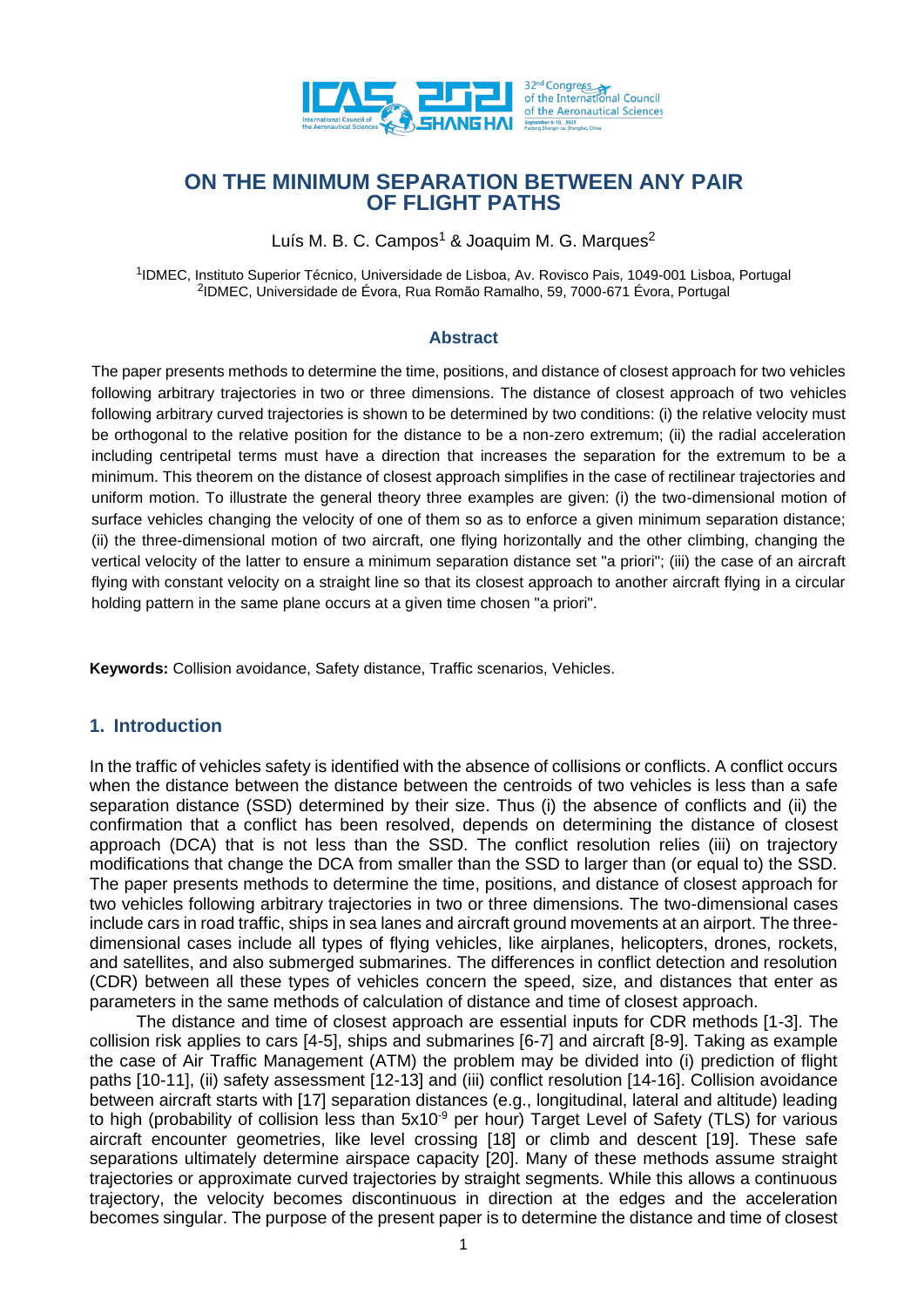approach for arbitrary curved trajectories without approximations of any kind. This may be used for CDR methods or to assess TLS, that lie beyond the purpose of the present paper.

There are a variety of CDR methods including multi-agent algorithms [21-23] that apply to vehicles moving in two [1-9, 24-27] or three [10-20] dimensions. All CDR methods: (i) start with the identification of a conflict; (ii) involve trajectory changes to resolve the conflict; (iii) end with the verification that the conflict has been resolved. The safety of traffic requires that a minimum SSD be held, for example ensuring that the "safety volumes" around two vehicles do not penetrate. If two vehicles follow two arbitrary trajectories with position vectors  $\vec{x}_1(t)$  and  $\vec{x}_2(t)$  , as a function of time, the

modulus of the difference specifies their distance, that generally varies with time:

$$
D(t) = \left| \vec{x}_1(t) - \vec{x}_2(t) \right|.
$$
 (1)

A conflict is detected if at any time the distance is less than the SSD:

Conflict: *D t*( ) for some time *t* . (2)

If a conflict is detected, then one or both trajectories must be modified to resolve the conflict. The success of the conflict resolution is checked by showing that the distance exceeds the SSD for all time:

No Conflict: 
$$
D(t) \ge \delta
$$
 for all time t. (3)

The criteria for conflict (2) or no conflict (3) are next put into a simpler form that is easier to apply. The key concept is that of distance of closest approach  $D_*$  between two trajectories:

$$
D_* \equiv D(t_*) = |\vec{x}_1(t_*) - \vec{x}_2(t_*)|,
$$
\n(4)

that occurs at the time  $t_*$  of closest approach when the vehicles are at position  $\vec{x}_{_1}(t_*)$  and  $\vec{x}_{_2}(t_*)$ . There is a conflict if the distance of closest approach is less than the safe separation distance (5a) and no conflict otherwise (5b):

$$
D_{\scriptscriptstyle\ast} \begin{cases} < \delta & \text{conflict}, \\ > \delta & \text{no conflict} \end{cases} \tag{5a}
$$

$$
[ \geq \delta \qquad \text{no conflict.} \tag{5b}
$$

The paper presents a method to determine: (i) the distance of closest approach  $D_*$ ; (ii) the time of closest approach  $t_*$  ; (iii) the positions of the two vehicles at that time  $\vec{x}_1(t_*) , \vec{x}_2(t_*)$  . The method applies to arbitrary trajectories: (a) curved or rectilinear; (b) with constant velocity, accelerated or decelerated motion. The method is deterministic and excludes external disturbances. The extension to include random disturbances can be made adding to the position vectors the deviations due to uncertainties or external effects and applying statistical methods.

Considering first arbitrary non-uniform motion a theorem is established (Section 2.1) specifying the conditions for minimum separation between two trajectories. In many traffic situations the future trajectories are not known, and the information available is only the current positions and velocities of two vehicles; if the motion is assumed to be uniform, simple formulas are obtained (Section 2.2) for the distance and time of closest approach. This in turn specifies the conditions for collision avoidance between two or any number of vehicles (Section 2.3). These conditions give a simple geometric interpretation of the two theorems (Section 2). The preceding theory is applied (Section 3) to three examples: (Section 3.1) two dimensional collision avoidance between surface vehicles (ships, car or airplanes on the ground at an airport) with constant velocity by choosing the velocity of one of them; (Section 3.2) three-dimensional collision avoidance between two aircraft moving at constant velocity, one at constant altitude and the other climbing, by changing the vertical velocity of the latter; (Section 3.3) meeting a given time of closest approach between a vehicle in a holding pattern of uniform circular motion and another in uniform rectilinear motion. These three cases are sufficiently simple for analytical calculation (Section 3), illustrate the two theorems (Section 2) and substantiate the discussion (Section 4).

### **2. Distance of closest approach between trajectories**

The minimal separation for two vehicles following arbitrary trajectories is obtained by minimizing the relative distance as a function of time. This leads to two conditions to be satisfied at the time of closest approach (Section 2.1). The simplest case is that of uniform motion from given initial positions (Section 2.2). It leads to a simple criterion for collision avoidance by maintaining a minimum separation distance (Section 2.3) and is applicable to two or more vehicles. The vehicles are represented by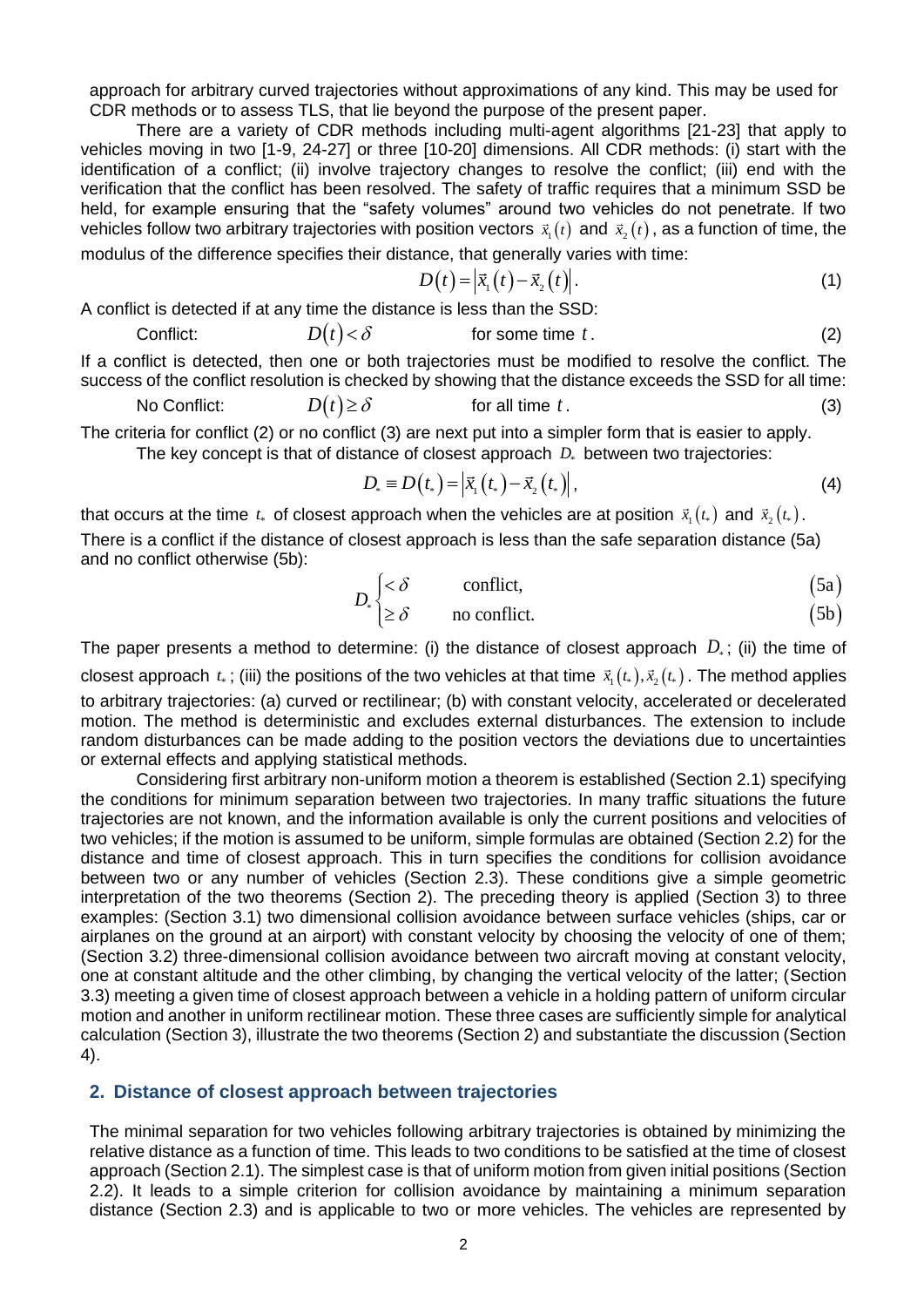material vehicles placed at their centroids, and their dimensions are taken into account by setting a safe separation distance to avoid collisions.

#### 2.1 Non-uniform motion along curved trajectories

Consider two vehicles moving with integrable time-dependent velocities  $V_1(t)$  and  $V_2(t)$  from initial position  $\vec{x}_{10}$  and  $\vec{x}_{20}$  at time  $t = 0$ , so that their positions at time  $t$  are given by

$$
\vec{x}_1(t) = \vec{x}_{10} + \int_0^t \vec{V}_1(t) dt, \qquad \vec{x}_2(t) = \vec{x}_{20} + \int_0^t \vec{V}_2(t) dt.
$$
 (6a,b)

It is required to find: (i) the conditions for a collision, that is that the positions coincide  $\vec x_1(t_*)\!=\!\vec x_2(t_*)$ for some time(s)  $t = t_*$ ; (ii) if there is no collision then the time  $t = t_*$ , and distance  $D_*$  of closest approach are given by  $(4)$   $\equiv$   $(7)$  :

(7):  
\n
$$
D_{*} = D(t_{*}) = |\vec{x}_{1}(t_{*}) - \vec{x}_{2}(t_{*})| = |\vec{x}_{1}(t) - \vec{x}_{2}(t)|_{\text{min}}.
$$
\n(7)

The relative position of the two vehicles is given at all times by:  
\n
$$
\vec{x}(t) = \vec{x}_1(t) - \vec{x}_2(t) = \vec{x}_{10} - \vec{x}_{20} + \int_0^t [\vec{V}_1(t) - \vec{V}_2(t)]dt.
$$
\n(8)

Introducing the initial relative positions (9a) at the initial time  $t = 0$  and the relative velocity (9b) at all times:

$$
\vec{x}_0 \equiv \vec{x}_{10} - \vec{x}_{20}, \qquad \vec{V}(t) \equiv \vec{V}_1(t) - \vec{V}_2(t), \qquad (9a,b)
$$

the relative position at arbitrary time is given by:

$$
\vec{x}(t) = \vec{x}_0 + \int_0^t \vec{V}(t) dt = \vec{x}_0 + \vec{X},
$$
\n(10)

where the change in relative position from time  $t = 0$  to time  $t$  is given by (11a)

$$
\vec{X}(t) = \int_0^t \vec{V}(t) dt, \quad \frac{d\vec{X}}{dt} = \vec{V}, \tag{11a,b}
$$

and its time derivative is relative velocity (11b).

The distance between the vehicles at time t is given by:<br> $\left[\mathbf{D}(t)\right]^2 = |\vec{x}(t)|^2 = |\vec{x} + \vec{V}(t)|^2 = |x|^2 + |\vec{V}(t)|^2$ 

and its time derivative is relative velocity (11b).  
\nThe distance between the vehicles at time *t* is given by:  
\n
$$
\left[D(t)\right]^2 = \left|\vec{x}(t)\right|^2 = \left|\vec{x}_0 + \vec{X}(t)\right|^2 = \left|x_0\right|^2 + \left|\vec{X}(t)\right|^2 + 2\vec{x}_0 \cdot \vec{X}(t).
$$
\n(12)

The first derivative of (12) with regard to time:

The first derivative of (12) with regard to time:  
\n
$$
2D(t)\frac{dD}{dt} = \frac{d}{dt}\Big[D(t)\Big]^2 = 2\Big[\vec{X}(t) + x_0\Big]\cdot\frac{d\vec{X}}{dt} = 2\vec{x}\cdot\vec{V},
$$
\n(13)

is zero for stationary distance between the vehicles:<br> $D'(t_*)\!=\!0\;\;\Rightarrow\;\;0\!=\!\vec{x}\big(t_*)\!\cdot\!\vec{V}\big(t_*\big)$ 

$$
D'(t_*)=0 \quad \Rightarrow \quad 0=\vec{x}(t_*)\cdot \vec{V}(t_*) \,. \tag{14a,b}
$$

Thus, two cases may arise: (i) if the distance is zero at the stationary point(s) then there is collision between the vehicles and the relative velocity is arbitrary:<br> $D\big(t_*)\!=\!0\;\Rightarrow\;\vec{x}\big(t_*)\!=\!0\;;$ 

$$
D(t_*)=0 \Rightarrow \vec{x}(t_*)=0;
$$
 (15a,b)

(ii) if the distance is not zero then the velocity and relative position must be orthogonal: 
$$
D(t_*) \neq 0 \Rightarrow \vec{V}(t_*) \perp \vec{x}(t_*)
$$
 (16a,b)

Note that the distance of closest approach is generally not the smallest distance between the paths because the two vehicles will be at these points at different times. The condition of closest approach, that the relative velocity and relative position be orthogonal (Figure 1) can be explained as follows: (i) if  $\vec{V} \cdot \vec{x} < 0$  at time  $t = t_*$  then the vehicles would be moving towards each other, and would be closer at some later time  $t > t_*$ ; (ii) if  $\vec{V} \cdot \vec{x} > 0$  at time  $t = t_*$  then the vehicles would be moving away from each other, and would have been closer for some earlier time  $t < t_*$ . In either case (i) or (ii) the time  $t = t_*$  would not be that of stationary distance. This proves by "reductio ad absurdum" that a stationary distance requires that the relative velocity be orthogonal to the relative position.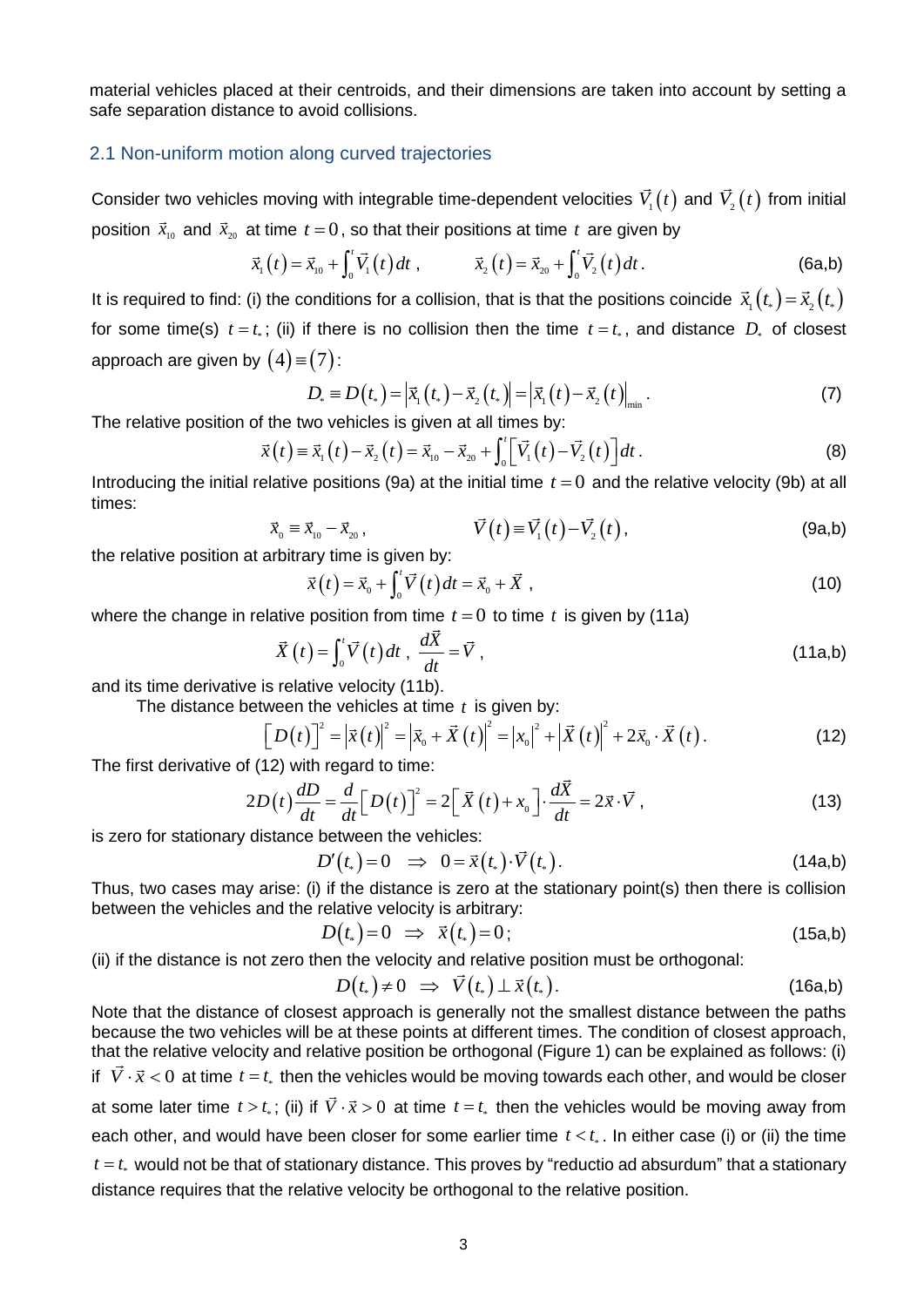A stationary distance is a necessary but not sufficient condition for closest approach; an inflexion point in one of the trajectories would also correspond to a stationary distance, but might not be a minimum; tance is a necessary but not sufficient condition for closest approach; an inflexion<br>ajectories would also correspond to a stationary distance, but might not be a minir<br>etermined by the second derivative of distance:<br> $2D(t$ 

in one of the trajectories would also correspond to a stationary distance, but might not be a minimum;  
a minimum is determined by the second derivative of distance:  

$$
2D(t)\frac{d^2D}{dt^2} + 2\left(\frac{dD}{dt}\right)^2 = \frac{d^2}{dt^2}\left\{\left[D(t)\right]^2\right\} = 2\frac{d}{dt}(\vec{x}\cdot\vec{V}) = 2\left(\vec{V}\cdot\vec{V} + \vec{x}\cdot\frac{d\vec{V}}{dt}\right),\tag{17}
$$

being positive at the stationary condition. In the stationary condition  $(14a) \equiv (18a)$  the relation  $(17)$ simplifies to (12b):

$$
\text{is to (12b):} \\
D'(t_*) = 0: \qquad \qquad 2D(t_*)D''(t_*) = 2\left\{ \left| \vec{V}(t_*) \right|^2 + \vec{x}(t_*) \cdot \vec{a}(t_*) \right\} > 0 \,, \tag{18a,b}
$$

where (19a) is the relative acceleration that must satisfy (19b) for a minimum:

$$
\vec{a} \equiv \frac{d\vec{V}}{dt} \equiv \frac{d^2\vec{x}}{dt^2}:\n\qquad \vec{x}(t_*) \cdot \vec{a}(t_*) > -\left|\vec{V}(t_*)\right|^2.\n\tag{19a,b}
$$

Thus, the stationary distance will be a minimum if the acceleration is along the relative position  $\,\vec{a}\cdot\vec{x}$   $>$   $0,$ because it tends to move the two vehicles away from each other. Even if the relative acceleration is from one vehicle towards each other  $\vec{a}\cdot\vec{x} < 0$ , the distance will still be a minimum if the centripetal acceleration is larger:

$$
\vec{a} \cdot \vec{x} = -|\vec{a} \cdot \vec{x}| < 0: \qquad \frac{|\vec{a} \cdot \vec{x}|}{|\vec{x}|} < \frac{|\vec{V}|^2}{|\vec{x}|}. \tag{20a,b}
$$

The stationary point would not be one of closest approach only if the relative acceleration projected on the relative position is opposite in sign and larger in modulus than the centripetal acceleration.

The preceding results may be summarized in a **theorem on non-uniform motion**: *two vehicles*  with initial positions  $\vec{x}_{10}$  and  $\vec{x}_{20}$  and non-uniform velocities, respectively  $V_1$  and  $V_2$ , that are integrable *functions of time, will collide at an arbitrary angle if their relative distance (8,12) vanishes (15a,b). If the vehicles do not collide: (i) the distance is stationary, that is a necessary condition for closest approach, if and only if (16a,b) the relative velocity (9b) is orthogonal to the relative position (8)*  $\equiv$  (10); (*ii)* a *sufficient condition for closest approach, that is that the distance is minimum, is that the relative acceleration (19a) satisfies (19b) implying that the centripetal acceleration associated with the relative curvature of the trajectories predominates over the relative acceleration projected on the relative velocity.* 

The distance of closest approach *D* between vehicles moving two trajectories generally exceeds the smallest distance *E* between the two paths, because the vehicles might cross the closest points at different times, for example (Figure 2): (i) at the time  $t_1$  when the vehicle 2 is at the closest

position  $\vec{x}_{_1}(t_{_1})$   $=$   $\vec{P}_{_2}$  the vehicle 1 is still behind the closest position  $\vec{x}_{_1}(t_{_2})$   $\neq$   $\vec{P}_{_1}$ :

$$
D_1 \ge E \le D_2 \tag{21}
$$

(ii) by the time  $t_2$  the vehicle 1 reaches the closest position  $\vec{x}_2(t_2) = \vec{P}_1$  the vehicle 2 will be beyond the

closest position  $\vec{x}_{_2}(t_{_2})$   $\neq$   $\vec{P}_{_2}$ . The conditions (16b) and (18b) of closest approach are local, in the sense that for small deviations to earlier or later time the relative distance increases. In the case of curved trajectories there can exist several times  $t_{*_n}$ , distances  $D_{*_n}$  and positions  $\vec{x}_1\big(t_{*_n}\big),\ \vec{x}_2\big(t_{*_n}\big)$  of local closest approach as shown in the Figure 3. In this case the distance of closest approach would be the "minimum minimorum" that is the smallest or infimum of all local distances of closest approach,  $D_* = \inf\left( D_{*_1}, D_{*_2}, ..., D_{*_n} \right).$ 

$$
D_{*} = \inf (D_{*1}, D_{*2}, ..., D_{*n}).
$$
 (22)

The existence of multiple local minima of the distance is not possible for straight trajectories: if the two vehicles move with constant velocity there only one time and distance of closest approach, as shown next.

#### 2.2 Closest approach for uniform rectilinear motion

In many traffic situations the future trajectories of vehicles are not known or can be adjusted to avoid collisions. The information available from traffic sensors is usually positions and velocities at a given time. The simplest assumption is that the velocities will be constant and the position of the centroids of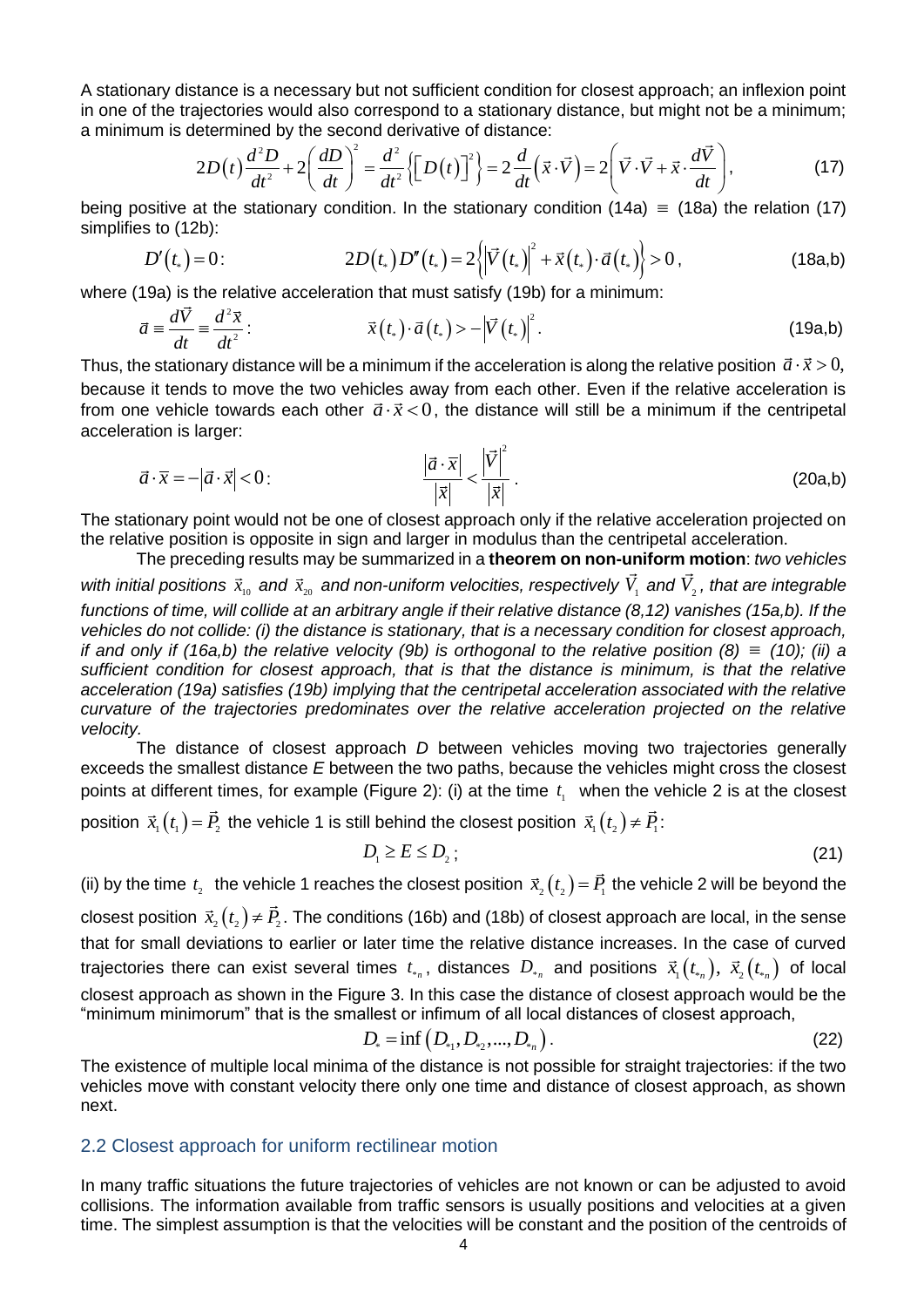the vehicles, taken as material vehicles, at time *t* will be:

$$
\vec{x}_1(t) = \vec{x}_{10} + \vec{V}_1 t, \qquad \vec{x}_2(t) = \vec{x}_{20} + \vec{V}_2 t \,. \tag{23a,b}
$$

The relative position at time *t* is:

The relative position at time t is:  
\n
$$
\vec{x}(t) = \vec{x}_1(t) - \vec{x}_2(t) = \vec{x}_0 + \vec{V}t, \qquad (24)
$$

where (9a) is the initial relative position and the relative velocity (9b) is constant. The relative distance at time *t* is given by:  $\vec{v}^2 = |\vec{x}(t)|^2 - |\vec{x}| |\vec{V}t|^2 - |\vec{x}|^2 + |\vec{V}|^2 t^2$ 

$$
\begin{bmatrix} Du(t) \end{bmatrix}^2 = \left| \vec{x}(t) \right|^2 = \left| \vec{x}_0 + \vec{V}t \right|^2 = \left| \vec{x}_0 \right|^2 + \left| \vec{V} \right|^2 t^2 + 2t \, \vec{x}_0 \cdot \vec{V} \,. \tag{25}
$$

The second-order derivative with regard to time is always positive:

$$
\frac{d^2}{dt^2} \left\{ \left[ D(t) \right]^2 \right\} = 2 \left| \vec{V} \right|^2 > 0 \tag{26}
$$

and thus a stationary distance can only be a minimum distance. There is no maximum distance because a constant relative velocity leads the vehicles infinitely apart after a long time. The first derivative of the distance:

The first derivative of the distance:  
\n
$$
2D(t)\frac{dD}{dt} = \frac{d}{dt}\left\{ \left[D(t)\right]^2 \right\} = 2\left(\vec{x}_0 \cdot \vec{V} + |\vec{V}|^2 t\right),
$$
\n(27)

vanishes at the time of closest approach:

$$
D(t) \ge |D(t)|_{\min} = D(t_*)
$$
 (28a,b)

where  $\alpha$  is the angle of the relative initial position (9a) with the constant relative velocity (9b). The position of the two vehicles at the time of closest approach is obtained substituting (28b) in (23a,b):

$$
\vec{x}_{1}(t_{*}) = \vec{x}_{10} - \frac{\vec{V}_{1}}{|\vec{V}|^{2}} \cdot (\vec{V} \cdot \vec{x}_{0}), \qquad \vec{x}_{2}(t_{*}) = \vec{x}_{20} - \frac{\vec{V}_{2}}{|\vec{V}|^{2}} \cdot (\vec{V} \cdot \vec{x}_{0}), \qquad (29)
$$

and their relative position is given by:

on is given by:  
\n
$$
\vec{x}(t_{*}) = \vec{x}_{1}(t_{*}) - \vec{x}_{2}(t_{*}) = \vec{x}_{10} - \vec{x}_{20} - \frac{(\vec{V} \cdot \vec{x}_{0})}{|\vec{V}|^{2}} (\vec{V}_{1} - \vec{V}_{2}) =
$$
\n
$$
= \vec{x}_{0} - \frac{\vec{V}}{|\vec{V}|^{2}} (\vec{V} \cdot \vec{x}_{0}) = \frac{\vec{x}_{0} |\vec{V}|^{2} - \vec{V} (\vec{V} \cdot \vec{x}_{0})}{|\vec{V}|^{2}} = \frac{\vec{V} \wedge (\vec{x}_{0} \wedge \vec{V})}{|\vec{V}|^{2}},
$$
\n(30)

where was used the double outer product of vectors.

The distance of closest approach (31b) is the modulus of the relative position vector (30)  $\equiv$ (31a):

$$
\vec{x}(t_*) = \frac{\vec{V} \wedge (\vec{x}_0 \wedge \vec{V})}{|\vec{V}|^2}, \qquad D_{\min} = D(t_*) = \frac{|\vec{V} \wedge (\vec{x}_0 \wedge \vec{V})|}{|\vec{V}|^2}.
$$
 (31a,b)

Denoting by  $\dot{N}$  the unit vector orthogonal to the plane of the initial relative position (9a) and constant relative velocity (9b) leads to: (i) the outer product (32a),

$$
\vec{x}_0 \wedge \vec{V} = |\vec{x}_0| |\vec{V}| \sin \alpha \vec{N}; \qquad |\vec{V} \wedge (\vec{x}_0 \wedge \vec{V})| = |\vec{x}_0| |\vec{V}|^2 \sin \alpha ; \qquad (32a,b)
$$

(ii) since the outer product involving V is orthogonal to V, follows (32b). Substituting (32b) in (31b) specifies the distance of closest approach (33):

$$
D_{\min} = |\vec{x}_0| \sin \alpha > \delta \quad , \tag{33}
$$

that must exceed the safety distance to avoid a conflict between the vehicles. The distance of closest approach can also be obtained substituting the time of closest approach (28b) in the distance (25):<br>approach can also be obtained substituting the time of closest approach (28b) in the distance (25):<br> $(D_{\text{min}})^2 = [D(t_*)]^2 = |\vec$ 

 $-2$ 

obtained substituting the time of closest approach (  
\n
$$
(D_{\min})^2 = \left[D(t_*)\right]^2 = \left|\vec{x}_0\right|^2 + \left|\vec{V}\right|^2 \left[\frac{\vec{x}_0 \cdot \vec{V}}{\left|\vec{V}\right|^2}\right]^2 - 2\frac{\left(\vec{x}_0 \cdot \vec{V}\right)^2}{\left|\vec{V}\right|^2}
$$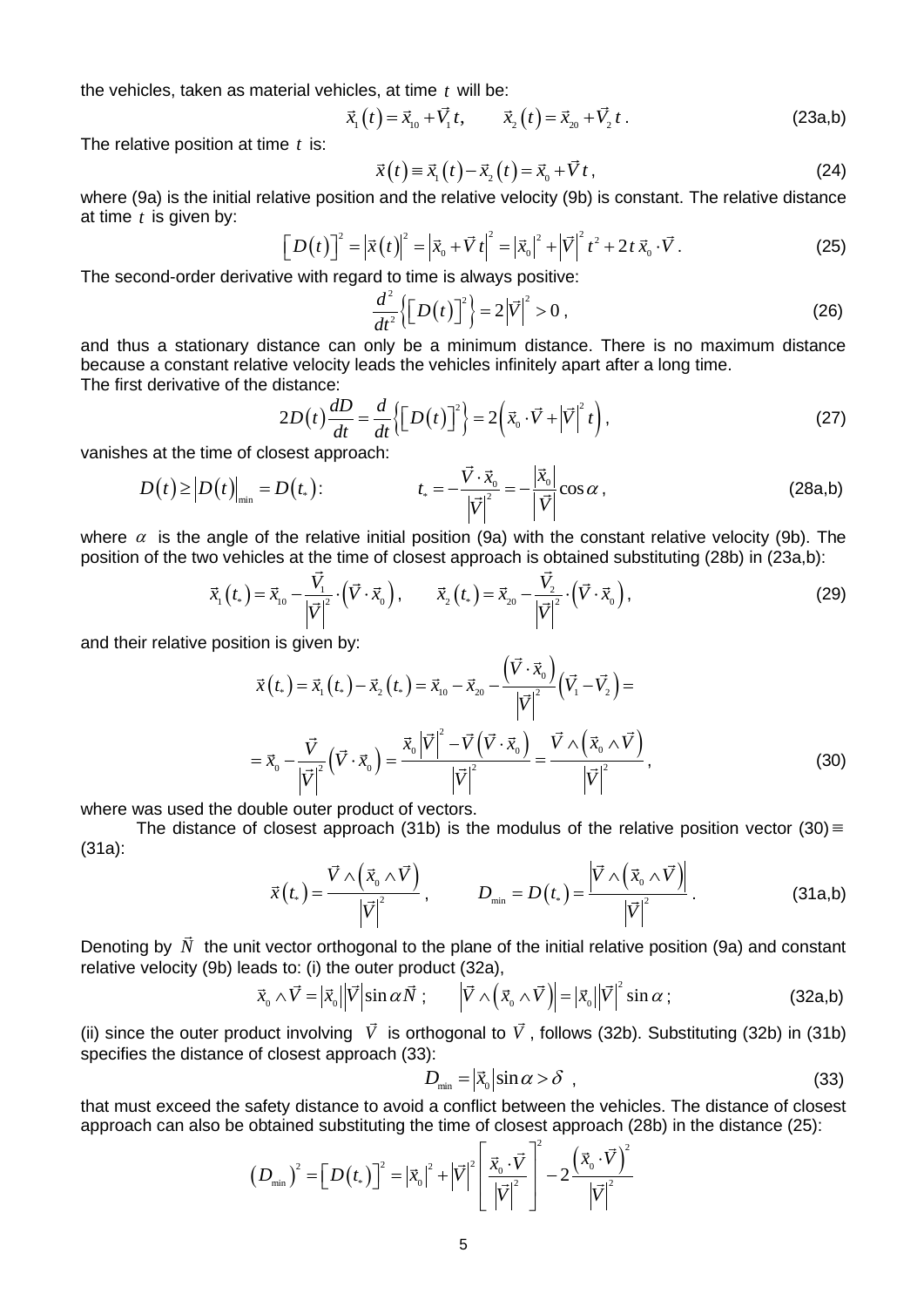$$
= \left|\vec{x}_0\right|^2 - \frac{\left(\vec{x}_0 \cdot \vec{V}\right)^2}{\left|\vec{V}\right|^2} = \left|\vec{x}_0\right|^2 \left(1 - \cos^2 \alpha\right) = \left|\vec{x}_0\right|^2 \sin^2 \alpha \,,\tag{34}
$$

in agreement with (33).

#### 2.3 Collision avoidance for several vehicles

The preceding results with uniform motion apply to collision avoidance with two vehicles, as stated in the **theorem on uniform motion:** two vehicles with given distinct initial positions  $(\vec{x}_{_{10}},\vec{x}_{_{20}})$  and constant velocities  $\left(V_1,V_2\right)$  collide (33) only if the initial relative position (9a) and the constant relative *velocity (9b) are anti-parallel (35b) (35c):*

$$
D_{\min} = 0: \qquad \alpha = \pi, \qquad \vec{x}_0 \mid -\vec{V}, \qquad t_* = \frac{|\vec{x}_0|}{|\vec{V}|}, \qquad (35a-d)
$$

*in which case the collision (28b) occurs at time (35d). If the relative velocity makes an angle*  $\alpha$  *with the initial relative position, the time of closest approach is (28b) and the distance of closest approach is (33). In order that a minimum safety distance be maintained at all times it is sufficient that the angle of the constant relative velocity (9b) with the relative initial position (9a) satisfies (36):*

$$
\sin \alpha > \frac{\delta}{|\vec{x}_0|} = \sin \alpha_0 \,. \tag{36}
$$

*In this case one vehicle "misses the other" or "passes by" at a distance larger than the minimum separation distance.*

These results can be interpreted by a simple geometrical construction involving elementary Euclidean geometry (Figure 4): (i) since only relative motion is of interest the origin O is taken at the second vehicle; (ii) the initial position *A* of the first vehicle specifies the initial distance  $|\vec{x}_o|$  ; (iii) through

A is drawn a straight line in the direction of the constant relative velocity that makes an angle  $\alpha$  with the relative initial position; (iv) a orthogonal line through the origin intersects at the point B of closest approach; (v) it follows that the distance of closet approach is (33); (vi) the distance travelled by the first vehicle from the initial position to the point of closest approach is (37a):

$$
L = |\vec{x}_0| \cos \alpha \; ; \qquad -t_* = \frac{L}{|\vec{V}|} = \frac{|\vec{x}_0|}{|\vec{V}|} \cos \alpha \; , \tag{37a,b}
$$

(vii) since the relative velocity is constant the time of closest approach is (37b) in agreement with (28b); (viii) the minus sign arises because of the angle  $\alpha$  is measured from the relative initial position to the constant relative velocity; (ix) at the point of closest approach the relative position (30) is orthogonal to the relative velocity

the relative velocity  
\n
$$
\vec{x}(t_*) \cdot \vec{V} = \frac{\vec{V} \cdot \left[ \vec{V} \wedge (\vec{x}_0 \wedge \vec{V}) \right]}{\left| \vec{V} \right|^2} = 0,
$$
\n(38)

in agreement with the general condition (16a,b); (x) the condition (19b) for a minimum distance is met for zero relative acceleration  $0\!-\!\left|\vec{V}\right|^2$  .

The angle  $\alpha$  in (36) would be imaginary if  $\sin\alpha$   $>$  1 but in this case  $\left|\vec{\mathbf{x}}_0\right|$   $<$   $\delta$  the initial separation would already be less than the minimum separation distance, and the safety criterion was violated from the start. If the safety condition is not violated from the start, the initial relative distance is larger than the safe separation distance, and a real angle  $\,\alpha_{_0}$  exists. It suffices that the angle of the relative velocity with the relative initial position exceeds this value in modulus  $\vert\alpha\vert\!vert\alpha_0\vert$  for the safe separation to be ensured at all times. The problem of safe separation between two vehicles, with a given safe separation distance  $\delta$  as a chosen parameter, may be extended to several vehicles, say  $n+1$ . Choosing vehicle 1 as the reference the exclusion of collision with each of the other *N* vehicles leads to *N* conditions of the type (36). If these *N* conditions are compatible the first vehicle can avoid a collision with all the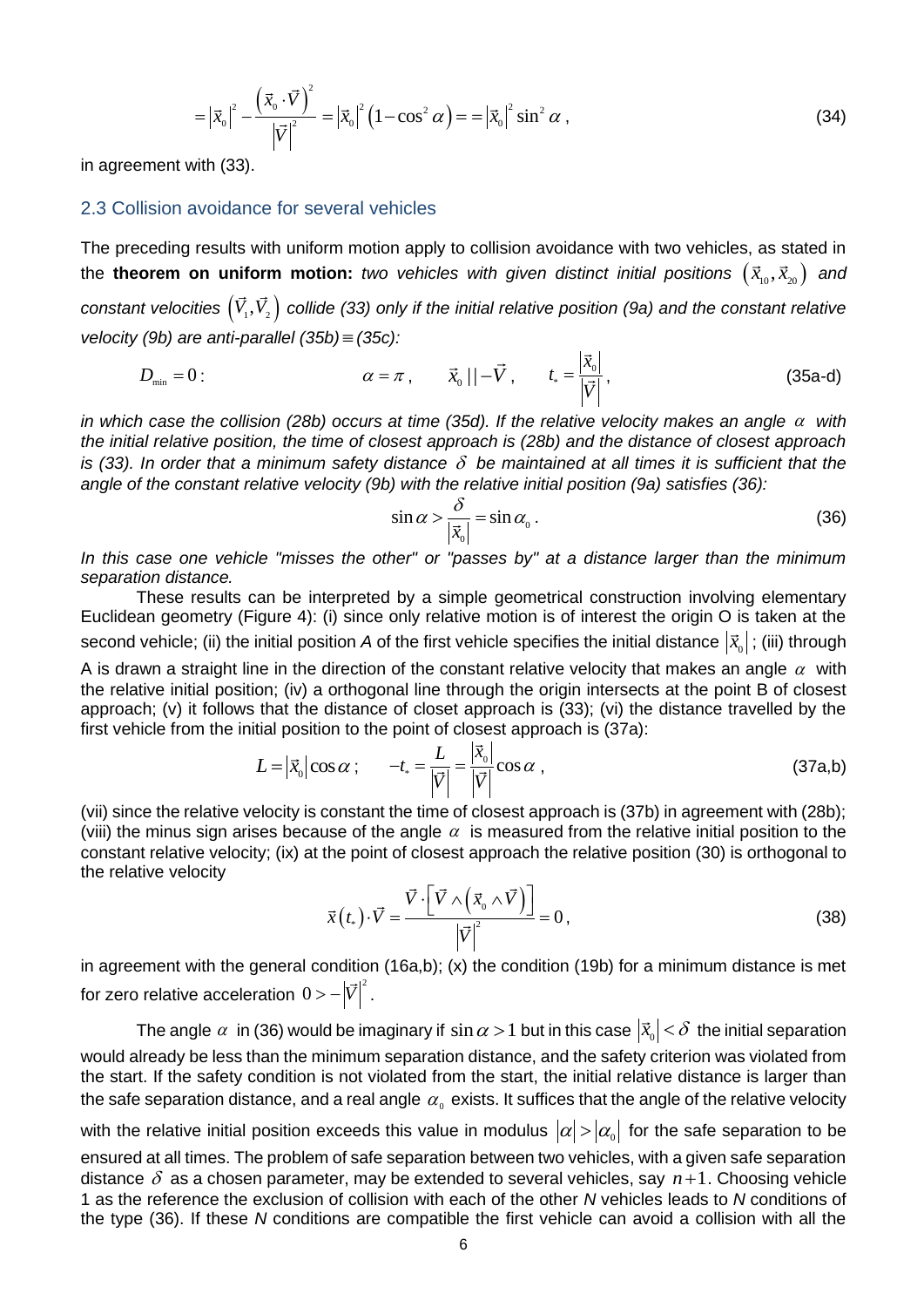others by being steered in a constant direction. If the *N* conditions are incompatible a collision cannot be avoided in a straight path and a polygonal or curved path will be necessary. That may not be sufficient to avoid a collision if the traffic density is too high. ensity is too high.<br>
time of closest approach (28b):<br>  $> 0$  if  $\vec{V} \cdot \vec{x}_0 < 0$ , (39a

Three situations can arise concerning the time of closest approach (28b):

The time of closest approach (26b).  
\n
$$
t_*\begin{cases}\n>0 & \text{if } \overrightarrow{V} \cdot \overrightarrow{x}_0 < 0, \\
=0 & \text{if } \overrightarrow{V} \cdot \overrightarrow{x}_0 = 0,\n\end{cases}
$$
\n(39a)

$$
t_*\left\{\n=0 \quad \text{if} \quad \vec{V} \cdot \vec{x}_0 = 0,\n\tag{39b}
$$

$$
\begin{cases}\n\begin{cases}\n26 & \text{if } & \hat{V} \cdot \vec{x}_0 < 0, \\
= 0 & \text{if } & \vec{V} \cdot \vec{x}_0 = 0, \\
< 0 & \text{if } & \vec{V} \cdot \vec{x}_0 > 0.\n\end{cases} \\
(39b) & (39c)\n\end{cases}
$$

The time of closest approach is time zero (39b) if the initial relative position is orthogonal to the constant relative velocity, in agreement with the condition (16b) of closest approach. If the vehicles move towards each other (39a) the time of closest approach is positive because (Figure 5a) the trajectories are converging and will be closest in the future. If the two vehicles are moving away from each other (39c) the time of closest approach is negative, because the trajectories are diverging (Figure 5b) and were closer in the past. Thus, two situations arise: (a) for converging trajectories (40a), that is positive<br>time of closest approach (39a) the minimum separation distance is (31b):<br> $\overline{V} \cdot \overline{x}_{0} \left\{ > 0: D_{min} = |\overline{V}|^{-2} |\$ time of closest approach (39a) the minimum separation distance is (31b):<br>  $\vec{V} \cdot \vec{x}_0$  > 0:  $D_{\min} = |\vec{V}|^{-2} |\vec{V} \wedge (\vec{x}_0 \wedge \vec{V})|$ ,<br>  $\begin{vmatrix} \n\sqrt{2} & \sqrt{2} & \sqrt{2} \\ \n\sqrt{2} & \sqrt{2} & \sqrt{2} \\ \n\sqrt{2} & \sqrt{2} & \sqrt{2} \n\end{vmatrix}$ 

$$
\vec{V} \cdot \vec{x}_0 \begin{cases}\n>0: & D_{\min} = |\vec{V}|^{-2} |\vec{V} \wedge (\vec{x}_0 \wedge \vec{V})|, \\
\leq 0: & D_{\min} = |\vec{x}_0|,\n\end{cases} (40a)
$$
\n(40b)

$$
\begin{aligned}\n\cdot x_0 \\
\leq 0: \qquad D_{\min} = |\vec{x}_0|,\n\end{aligned}\n\tag{40b}
$$

(b) for parallel or diverging trajectories (40b) the minimum separation distance is the initial separation, because the vehicles will not get closer in the future.

#### **3. Safe separation between straight and curved trajectories**

As examples of the preceding theory, the second theorem is used in the simplest case of uniform motion along straight paths (Sections 2.2-2.3) both in two (Section 3.1) and three (Section 3.2) dimensions motivated by collision avoidance between: (i) ships or aircraft moving on ground at airports (Section 3.1); (ii) aircraft in flight (Section 3.2). The first theorem is needed in the case involving a curved path (Section 3.3).

#### 3.1 Two-dimensional safe separation between ships in a water

The first application is conflict avoidance between two ships; following nautical practice the speed is in knots (kt) in (41a) and heading (41b) in degrees:

$$
\{V_1, V_2\} = \{10, 20\}kt, \qquad \{\varphi_1, \varphi_2\} = \{30^\circ, 150^\circ\},
$$
 (41a,b)

and hence time in hours and distance in nautical miles (nm), e.g. for the initial positions (31c,d) in a Cartesian frame:

$$
\vec{x}_{10} = \{-10, 5\} \, nm, \qquad \vec{x}_{20} = \{5, -15\} \, nm. \tag{41c,d}
$$

It is required to find if the minimum separation distance satisfies the safety threshold of 20 nm:<br> $\left|\vec{x}_{1}(t)-\vec{x}_{2}(t)\right|_{\min} \geq \delta = 20 \text{nm};$  (42)

$$
\left|\vec{x}_{1}(t)-\vec{x}_{2}(t)\right|_{\min}\geq\delta=20\,nm;\tag{42}
$$

if this is not the case then the modulus of the velocity of the second ship is to be modified as little as possible so that the minimum safety distance is complied with. The problem would be similar with different values for the ground movements of two aircraft at an airport, or other cases of twodimensional motion of vehicles like cars.

The Cartesian components of the velocities of the two ships are:  
\n
$$
\{V_{1x}, V_{1y}\} = V_1 \{\cos \varphi_1, \sin \varphi_1\} = \{8.66, 5.00\} kt,
$$
\n(43a)

$$
\{V_{1x}, V_{1y}\} = V_1 \{\cos \varphi_1, \sin \varphi_1\} = \{8.66, 5.00\} \, kt \,,
$$
\n
$$
\{V_{2x}, V_{2y}\} = V_2 \{\cos \varphi_2, \sin \varphi_2\} = \{-17.32, 10.00\} \, kt \,. \tag{43b}
$$

This specifies the relative velocity (44a) and relative initial position (44b):  
\n
$$
\vec{V} = \vec{V}_1 - \vec{V}_2 = \{25.98, -5.00\}kt, \qquad \vec{x}_0 = \vec{x}_{10} - \vec{x}_{20} = \{-15, 20\}nm.
$$
\n(44a,b)

The angle between them is calculated from: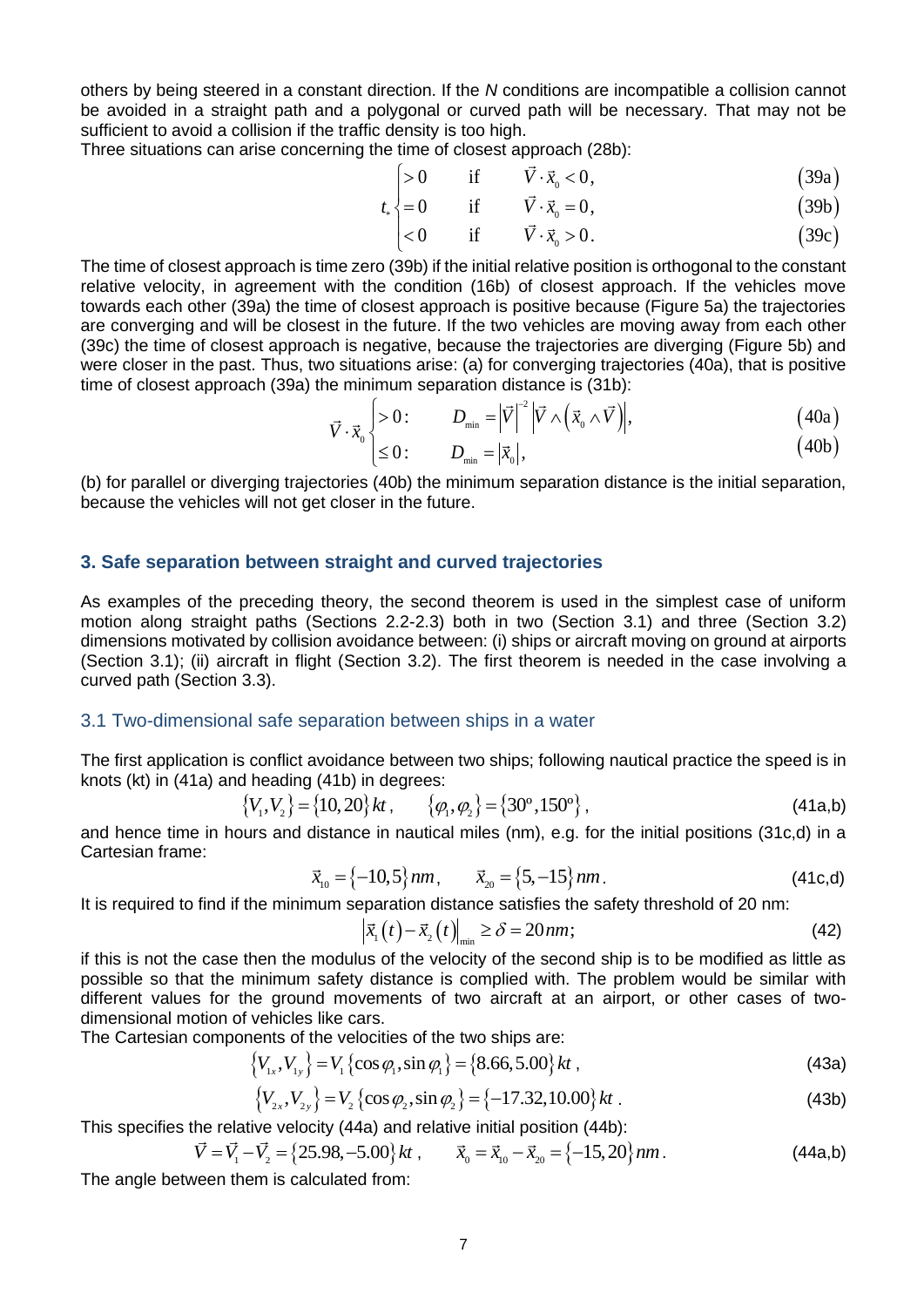$$
\left|\vec{V}\right| = 26.46 \, kt \,, \qquad \left|\vec{x}_0\right| = 25 \, nm \,, \qquad \cos \alpha = \frac{\vec{V} \cdot \vec{x}_0}{\left|\vec{V}\right| \left|\vec{x}_0\right|} = -0.7403 \,, \tag{45a-c}
$$

where (45c) has two roots.

The angle is less than 180º so the root (46a) of (45c) is chosen:

$$
\alpha = 137.76^{\circ}, \quad D_{\min} = |\vec{x}_0| \sin \alpha = 16.80 \, nm \,, \quad t_* = -\frac{|\vec{x}_0|}{|\vec{V}|} \cos \alpha = 0.6995 \, h \,, \tag{46a-c}
$$

leading to a distance of closest approach (46b) after a time (46c). At that time the position of the two ships is:

ships is:  
\n
$$
\vec{x}_{1}(t_{*}) = \vec{x}_{10} + \vec{V}_{1} \cdot t_{*} = \{-3.94, 8.50\} \, nm,
$$
\n(47a)

$$
x_1(t_*) = x_{10} + V_1 \cdot t_* = \{-3.94, 8.50\} \, nm \,, \tag{47a}
$$
\n
$$
\vec{x}_2(t_*) = \vec{x}_{20} + \vec{V}_2 \cdot t_* = \{-7.11, -8.00\} \, nm \,, \tag{47b}
$$

confirming the separation (46b) = (48a):  
\n
$$
|\vec{x}_1(t_*) - \vec{x}_2(t_*)| = 16.80 \text{ nm} < \delta = 20 \text{ nm},
$$
\n(48a,b)

is less than the desired safe separation distance  $(48b) \equiv (42)$ .

In the example shown the distance of minimal approach (46b) is less than the desired safe separation distance  $(42) \equiv (48b)$ , and thus the angle between the relative velocity and initial relative position must be decreased to  $\alpha'$  satisfying:

$$
\sin \alpha' = \frac{\delta}{|\vec{x}_0|} = 0.8 \,, \qquad \alpha' = 126.87^{\circ} \,, \qquad \cos \alpha' = -0.6 \,. \tag{49a-c}
$$

It is required that the desired minimum separation distance is to be obtained by changing only the modulus of velocity of the second ship from  $V_2 = 20kt$  in (41a) to  $V_2'$  to be determined next; the speed of the first ship  $V_{_1}$  is unchanged and the headings of the two ships  $\big(\varphi_{_1},\varphi_{_2}\big)$  are also maintained. The Cartesian components of the velocity of the first ship are the same (43a) and those of the second ship (43b) change to:

$$
\left(V'_{2x}, V'_{2y}\right) = V'_2 \left\{\cos \varphi_2, \sin \varphi_2\right\} = \left\{-\frac{\sqrt{3}}{2}, \frac{1}{2}\right\} V'_2.
$$
 (50)

The relative initial position (44b) remains and the relative velocity (44a) changes to:  
\n
$$
\vec{V}' = \vec{V}_1 - \vec{V}_2' = \left\{ 5\sqrt{3} + \frac{\sqrt{3}}{2}V_2', 5 - \frac{1}{2}V_2' \right\}.
$$
\n(51)

The square of the modulus of the relative velocity changes to:  
\n
$$
\left|\vec{V}'\right|^2 = \left(5\sqrt{3} + \frac{\sqrt{3}}{2}V_2'\right)^2 + \left(5 - \frac{1}{2}V_2'\right)^2
$$
\n
$$
= \left(V_2'\right)^2 + 10V_2' + 100. \tag{52}
$$

The projection of the relative velocity (51) on the relative initial position (44b) changes to:  
\n
$$
\vec{V}' \cdot \vec{x}_0 = -15 \left( 5\sqrt{3} + \frac{\sqrt{3}}{2} V'_2 \right) + 20 \left( 5 - \frac{1}{2} V'_2 \right)
$$
\n
$$
= -29.90 - 22.99 V'_2. \tag{53}
$$

Its square appears in (45c) modified to:

$$
\left|\vec{V}'\right|^2 \left|\vec{x}_0\right|^2 \cos^2 \alpha' = \left(\vec{V}' \cdot \vec{x}_0\right)^2. \tag{54}
$$

Substitution of (52, 53, 45b, 49c) in (54) leads to:

9c) in (54) leads to:  
\n
$$
225[(V'_2)^2 + 10V'_2 + 100] = 894 + 1374.8V'_2 + 528.5(V'_2)^2,
$$
\n(55)

that is a quadratic equation in  $V^\prime_2$ 

$$
303.5(V_2')^2 - 875.2V_2' - 21606 = 0,
$$
\n(56)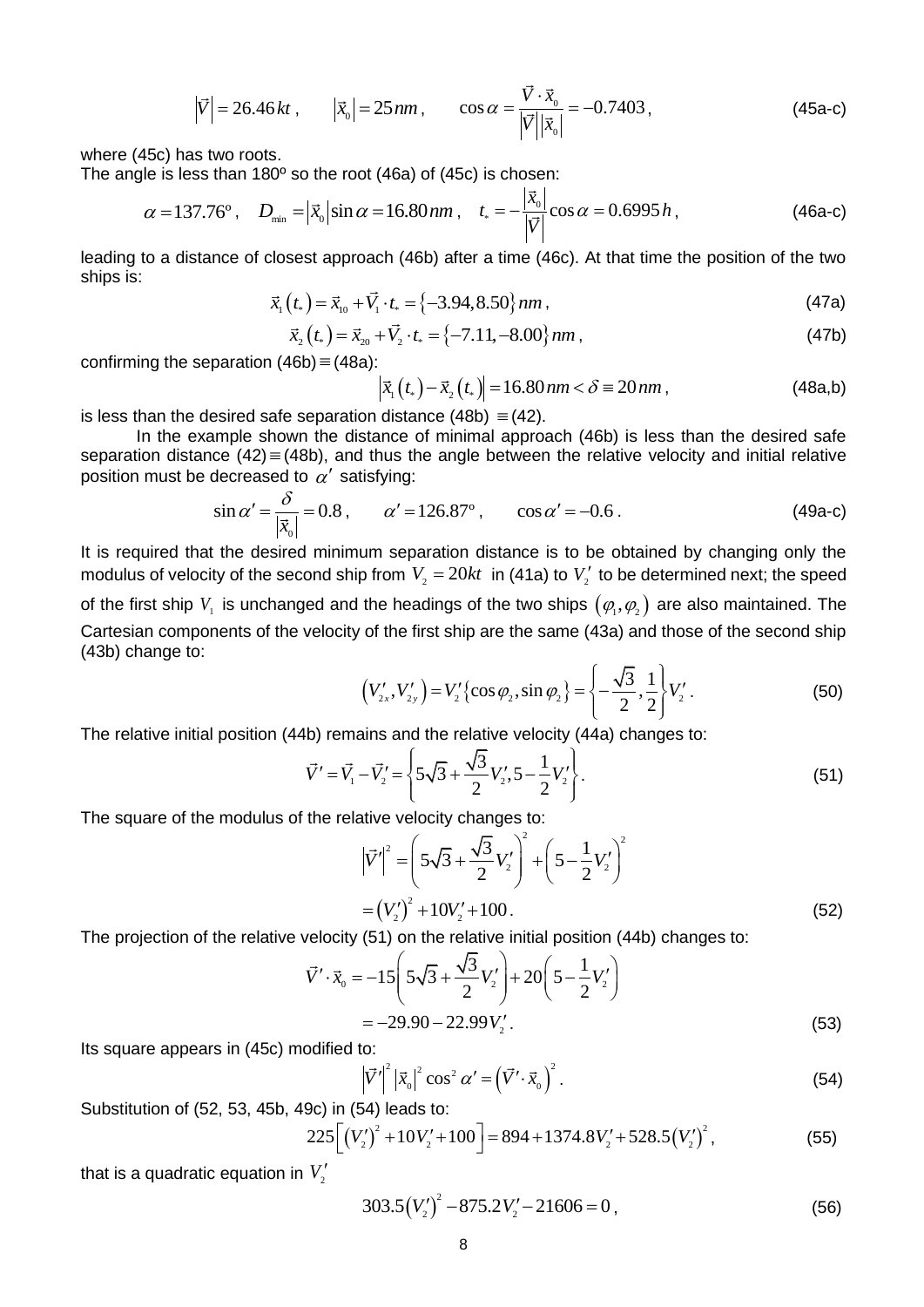with roots:

$$
V_2' = 1.442 \pm 8.560 \,. \tag{57a,b}
$$

The two roots:

$$
V'_{2+} = 10.002 > V'_{2-} = -7.118,
$$
\n(58a,b)

correspond to slowing down  $V'_{2+} = 10kt < 20kt = V_2$  or reversing the motion  $V'_{2-} = -7.1kt < 0 < 20kt = V_2$ 

of the second ship. They lead respectively to the relative velocities:  
\n
$$
V'_{+} = \left| \left( V_{1} \right)^{2} + \left( V'_{2+} \right)^{2} - 2V_{1}V'_{2+} \cos \alpha' \right|^{1/2} = 17.89 \, kt \,, \tag{59a}
$$

$$
V'_{+} = \left| (V_1)^2 + (V_{2+}^{\prime})^2 - 2V_1V_{2+}^{\prime} \cos \alpha' \right|^{1/2} = 8.08kt,
$$
\n(59b)

and distinct times of closet approach:

$$
t_{+} = -\frac{\left|\vec{x}_{0}\right|}{\left|\vec{V}_{+}'\right|} \cos \alpha' = 0.8385 h , \qquad t_{-} = \frac{\left|\vec{x}_{0}\right|}{\left|\vec{V}_{-}'\right|} \cos \alpha' = -1.8564 h . \tag{60a,b}
$$

The relative positions of the two ships at these times are:  
\n
$$
\vec{x}_{+} = \vec{x}_{1} - \vec{x}_{2+} = \vec{x}_{10} + \vec{V}_{1}t_{+} - \vec{x}_{20} - \vec{V}_{2+}t_{+} = \vec{x}_{0} + (\vec{V}_{1} - \vec{V}_{2+}t_{+})t_{+} =
$$
\n
$$
= \left\{ x_{0} + (V_{1x} - V_{2+}'\cos\varphi_{2})t_{+}, y_{0} + (V_{1y} - V_{2+}'\sin\varphi_{2})t_{+} \right\} = \left\{ -0.48,19.99 \right\},
$$
\n(61a)  
\n
$$
\vec{x}_{-} = \vec{x}_{1} - \vec{x}_{2-} = \vec{x}_{10} + \vec{V}_{1}t_{-} - \vec{x}_{20} - \vec{V}_{2}t_{-} = \vec{x}_{0} + (\vec{V}_{1} - \vec{V}_{2-}t_{-})t_{-} =
$$

$$
\vec{x}_{-} = \vec{x}_{1} - \vec{x}_{2-} = \vec{x}_{10} + \vec{V}_{1}t_{-} - \vec{x}_{20} - \vec{V}_{2}'t_{-} = \vec{x}_{0} + (\vec{V}_{1} - \vec{V}_{2-}')t_{-} = \n= \left\{ x_{0} + (V_{1x} - V_{2}' \cos \varphi_{2})t_{-}, y_{0} + (V_{1y} - V_{2}' \sin \varphi_{2})t_{-} \right\} = \left\{ -19.63, 4.11 \right\}.
$$
\n(61b)

Both solutions correspond to the desired minimum safety distance:

$$
|\vec{x}_{+}| = 20.0 \, km = \delta = |\vec{x}_{-}|,\tag{62}
$$

obtained either by moving faster ahead (59a); or by slowing down (59b).

#### 3.2 Three-dimensional safe separation between aircraft in climb and at cruise

The second example is conflict avoidance between aircraft in flight; following aeronautical practice the speed is in kilometers per hour, for the first aircraft in level flight (63a) and the second climbing (63b):<br> $\vec{V}_1 = \{900, 0, 0\}$ *km*/*h*,  $\vec{V}_2 = \{600, -200, 50\}$ *km*/*h*, (63a,b)

$$
\vec{V}_1 = \{900, 0, 0\} \, \text{km/h} \,, \qquad \vec{V}_2 = \{600, -200, 50\} \, \text{km/h} \,, \tag{63a,b}
$$

$$
\vec{x}_{10} = \{0, 0, 10\} \, km \,, \qquad \vec{x}_{20} = \{10, 20, 5\} \, km \,. \tag{63c,d}
$$

The initial positions are (63a,b) in kilometers (km) and time is in hours (h). The required safe separation distance is:

$$
\left|\vec{x}_{1}(t)-\vec{x}_{2}(t)\right|_{\min}\geq\delta=15km;\tag{64}
$$

if it is not met then only the vertical velocity of the second aircraft is to be changed by the minimum amount to satisfy the safe separation distance. The safety distances in (42) and (64) are examples, with standard values specified by nautical or aeronautical separation standards. For example, is aeronautics the horizontal separation may be 5 or 10 nautical miles in radar-controlled airspace and 50 nautical miles in oceanic airspace and vertical separation may be 2000 or 1000 feet in altitude.

The relative initial position is (65a) and the relative velocity (65b) are:  
\n
$$
\vec{x}_0 = \vec{x}_{10} - \vec{x}_{20} = \{-10, -20, 5\}km, \quad \vec{V} = \vec{V}_1 - \vec{V}_2 = \{300, 200, -50\}km/h,
$$
\n(65a,b)

and the angle between them is calculated from:

$$
|\vec{x}_0| = 22.9 \text{ km}, \quad |\vec{V}| = 364 \text{ km/h}, \quad \cos \alpha = \frac{\vec{V} \cdot \vec{x}_0}{|\vec{V}| |\vec{x}_0|} = -0.870.
$$
 (66a-c)

The angle (67a,b) leads to a distance of closest approach (67c) at the time (67d): *x*<sub>1</sub>  $\rightarrow$  1

$$
\alpha = 150.4^{\circ}
$$
,  $\sin \alpha = 0.493$ ,  $D_{\min} = |\vec{x}_0| \sin \alpha = 11.3$  km,  $t_* = -\frac{|\vec{x}_0|}{|\vec{V}|} \cos \alpha = 0.0547$ . (67a-d)

The positions of the two aircraft at this time: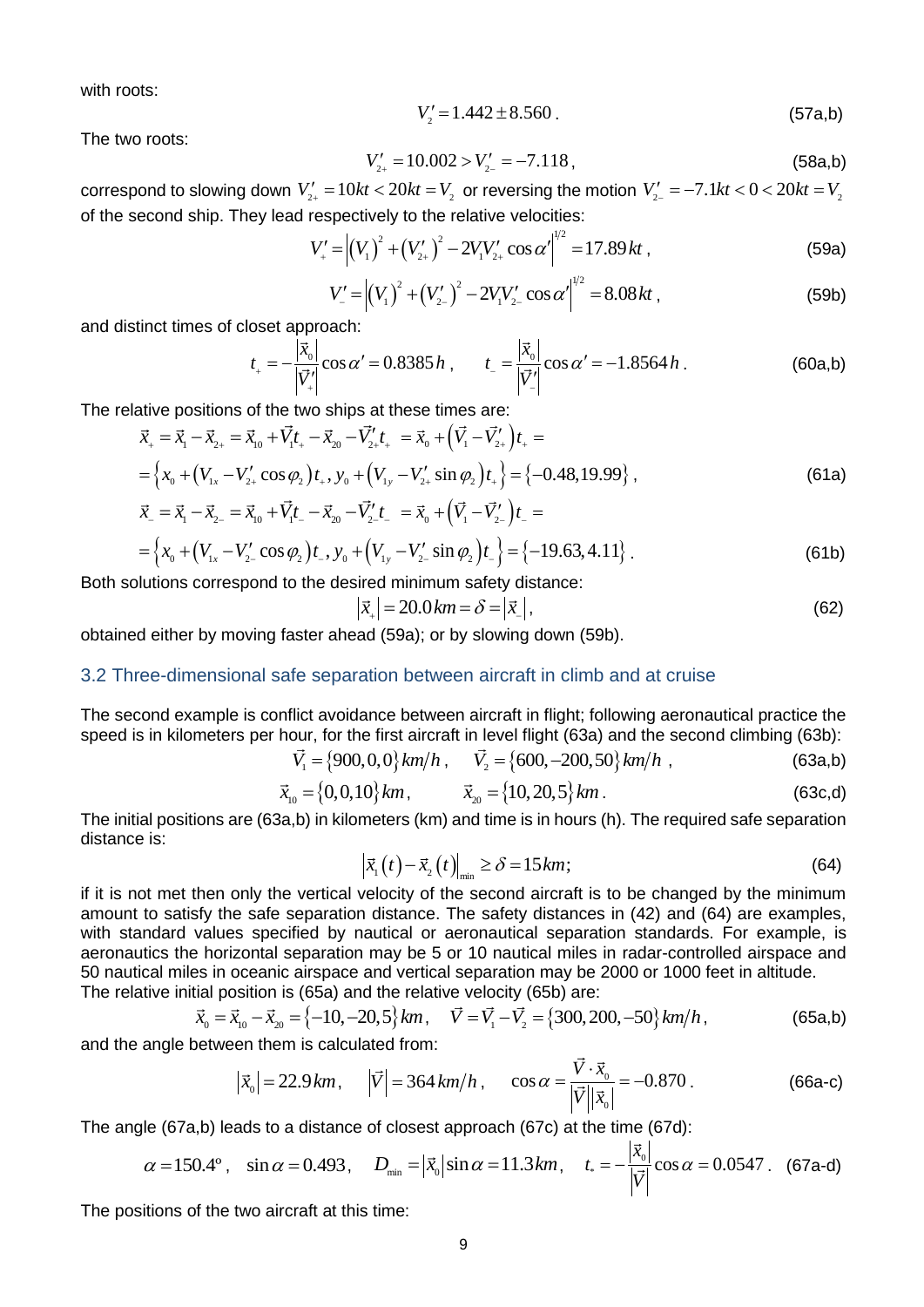$$
\vec{x}_1(t_*) = \vec{x}_{10} + \vec{V}_1 t_* = \{49.23, 0, 10\} \, km \,, \quad \vec{x}_2(t_*) = \vec{x}_{20} + \vec{V}_2 t_* = \{42.82, 9.06, 7.73\} \, km \,, \tag{68a,b}
$$

confirm the minimum separation (67c) 
$$
\equiv
$$
 (69a):  
\n
$$
\left|\vec{x}_{1}(t_{*}) - \vec{x}_{2}(t_{*})\right| = 11.3 \, km = D_{min} < \delta = 15 \, km,
$$
\n(69a,b)

that is less than the required safety distance  $(69b) \equiv (64)$ .

The required separation distance implies that the angle between the relative velocity and initial relative position must satisfy:

$$
\sin \alpha' = \frac{\delta}{|\vec{x}_0|} = 0.655 \,, \qquad \alpha' = 139.07^{\circ} \,, \qquad \cos \alpha' = -0.7556 \,;
$$
 (70a-c)

this will be met changing only the vertical velocity of the second aircraft from  $V_{_{2z}} = 50 km/h$  in (63b) to  $V'_{2z}$  be determined in the sequel. The identity (54) is used again, where: (i) the modulus of the relative velocity is:

velocity is:  
\n
$$
|\vec{V}|^2 = |\vec{V}_1 - \vec{V}_2|^2 = 300^2 + 200^2 + (V_{2z}')^2 = 1.3 \times 10^5 + (V_{2z}')^2;
$$
\n(71a)

(ii) the inner product by the relative position is:  
\n
$$
\vec{V}' \cdot \vec{x}_0 = 300x_0 + 200y_0 - V'_{2z}z_0 = -7 \times 10^3 - 5V'_{2z}.
$$
\n(71b)

Substituting (71a,b) and (70c) in (54) leads to a quadratic equation for the vertical velocity of the second aircraft:

$$
(5V'_{2z} + 7 \times 10^{3})^{2} = 299.4 \left[ 1.3 \times 10^{5} + (V'_{2z})^{2} \right].
$$
 (72a)

The binomial  $(72a) \equiv (72b)$ ,

The binomial (72a) 
$$
\equiv
$$
 (72b),  $274.4(V'_{2z})^2 - 7 \times 10^4 V'_{2z} - 1.0078 \times 10^7 = 0,$  (72b)

has roots:

$$
V'_{2z} = 127.55 \pm 230.21 = +357.76, -102.66,
$$
 (73a,b)

leading to two possible vertical velocities, one climbing and the other descending.

The corresponding relative velocities are:  
\n
$$
|\vec{V}_+'| = |\vec{V}_1 - \vec{V}_2'| = 507.9 \text{ km/h}, \qquad |\vec{V}_-'| = |\vec{V}_1 - \vec{V}_2'| = 374.9 \text{ km/h}.
$$
 (74a,b)

The corresponding times of closet approach are:

$$
t_{+} = -\frac{\left|\vec{x}_{0}\right|}{\left|\vec{V}_{+}^{'}\right|} \cos \alpha' = 0.03407 h , \qquad t_{-} = -\frac{\left|\vec{x}_{0}\right|}{\left|\vec{V}_{-}^{'}\right|} \cos \alpha' = 0.04615 h . \qquad (75a,b)
$$

The relative positions at these times are:

The relative positions at these times are:  
\n
$$
\vec{x}_{+} = \vec{x}_{1} - \vec{x}'_{2+} = \vec{x}_{0} + (\vec{V}_{1} - \vec{V}'_{+})t_{+} = \{0.221, -13.19, -7.19\},
$$
\n(76a)  
\n
$$
\vec{x}_{-} = \vec{x}_{1} - \vec{x}'_{2-} = \vec{x}_{0} + (\vec{V}_{1} - \vec{V}'_{-})t_{-} = \{3.845, -10.77, 9.74\}.
$$
\n(76b)

$$
\vec{x}_{-} = \vec{x}_{1} - \vec{x}'_{2-} = \vec{x}_{0} + (\vec{V}_{1} - \vec{V}'_{-})t_{-} = \{3.845, -10.77, 9.74\}.
$$
\n(76b)

Both roots lead to the desired minimum separation distance:

$$
|\vec{x}_{-}| = 15.0 \text{km} = \delta = |\vec{x}_{+}|,
$$
 (77)

in different ways, one by descending (73b) and the other by climbing faster (73a). Next is considered a different kind of problem with one curved trajectory and time of closest approach imposed 'a priori'.

#### 3.3 Minimum distance between a curved and a straight trajectory

The third example uses SI units for the velocity in meters per second (78b) of an aircraft flying in a circular path of radius (78a) in meters, using time in seconds in the centripetal acceleration (78c) that is small compared with that of gravity:

$$
R = 20km = 2 \times 10^4 m, \quad V = 216 \, km/h = 60m/s, \quad a = \frac{V^2}{R} = 0.18m/s^2 = 0.018g \,. \tag{78a-c}
$$

The trajectory in a Cartesian reference frame with origin at the centre is:

$$
x_1(t) = R\cos\left(\frac{V}{R}t\right), \qquad y_1(t) = R\sin\left(\frac{V}{R}t\right). \tag{79a,b}
$$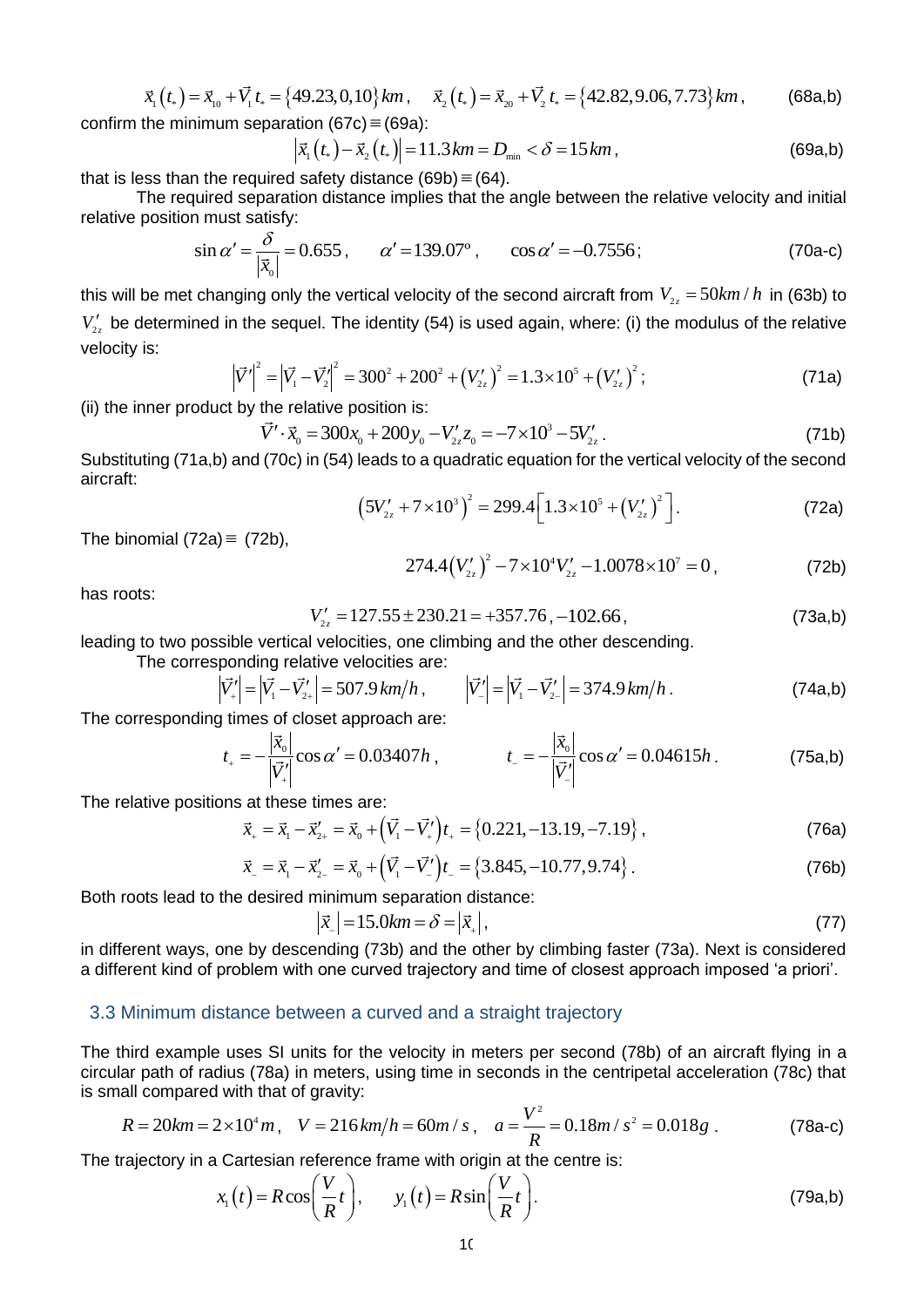The second aircraft starts at an initial position (80b) and flies at the same altitude with a constant heading (80b):

$$
\vec{x}_0 = \{-5 \times 10^4, 0\} m = \{-L, 0\}, \qquad \varphi = 30^\circ, \qquad t_* = 600s \,, \tag{80a-c}
$$

and constant velocity  $u$  such that the time of closest approach is (80c). It is required to find the distance of closest approach and the corresponding positions of the two aircraft.

The trajectory of the second aircraft is

$$
x_2(t) = -L + ut \cos \varphi, \qquad y_2(t) = ut \sin \varphi.
$$
 (81a-c)

The relative position is:

$$
x_2(t) = -L + ut \cos \varphi, \qquad y_2(t) = ut \sin \varphi.
$$
\nThe relative position is:\n
$$
\vec{x}(t) = \vec{x}_1(t) - \vec{x}_2(t) = \left\{ R \cos \left( \frac{V}{R} t \right) + L - ut \cos \varphi, R \sin \left( \frac{V}{R} t \right) - ut \sin \varphi \right\},
$$
\n(81a-c)\nand its derivative with regard to time:

and its derivative with regard to time:

and its derivative with regard to time:  
\n
$$
\vec{V}(t) = \frac{d\vec{x}}{dt} = \left\{-V\sin\left(\frac{V}{R}t\right) - u\cos\varphi, V\cos\left(\frac{V}{R}t\right) - u\sin\varphi\right\},
$$
\n(83)

specifies the relative velocity (83).

The condition of closest approach is (16a,b) that the relative position (82) and velocity (83) be orthogonal:

\n The relative velocity (83). The condition of closest approach is (16a,b) that the relative position (82) and velocity (83) be\n 
$$
0 = \vec{x}(t_*) \cdot \vec{V}(t_*) = u^2 t_* - R u \cos\left(\frac{V}{R}t_* - \varphi\right) + V u t_* \sin\left(\frac{V}{R}t_* - \varphi\right) - L \left[ u \cos \varphi + V \sin\left(\frac{V}{R}t_*\right) \right].
$$
\n

\n\n (84) The of closest approach (80c) is satisfied if the velocity along the straight path satisfies the\n

The time of closest approach (80c) is satisfied if the velocity along the straight path satisfies the quadratic relation:<br>  $0 = t_* u^2 + u(Vt_* \sin \psi - R \cos \psi - L \cos \phi) - LV \sin \phi$ , (85) quadratic relation:

$$
0 = t_* u^2 + u \left( V t_* \sin \psi - R \cos \psi - L \cos \varphi \right) - LV \sin \phi , \qquad (85)
$$

where for the present problem (78a,b; 80c,b).

$$
\phi = \frac{V}{R}t_* = 1.8rad = 103.13^\circ, \qquad \psi = \frac{V}{R}t_* - \varphi = 73.13^\circ; \tag{86}
$$

the quadratic (85):

$$
0 = 6 \times 10^2 u^2 - 1.4655 \times 10^4 u - 2.9216 \times 10^6,
$$
 (87)

has roots:

has roots:  
\n
$$
u_{\pm} = 12.21 \pm 70.84 = +83.05, -58.63
$$
. (88a,b)

The corresponding positions along the straight path at the time of closest approach are:<br> $\vec{x} = (-L + u \ t \cos \omega u \ t \sin \omega) = (-6.85 \times 10^3, 2.49 \times 10^4).$ 

$$
u_{\pm} = 12.21 \pm 70.84 = +83.05, -58.63
$$
 (88a,b)  
The corresponding positions along the straight path at the time of closest approach are:  

$$
\vec{x}_{+} = \{-L + u_{+}t_{+}\cos\varphi, u_{+}t_{+}\sin\varphi\} = \{-6.85 \times 10^{3}, 2.49 \times 10^{4}\},
$$
 (89a)

The corresponding positions along the straight part at the time of closest approach are.  
\n
$$
\vec{x}_{+} = \{-L + u_{+}t_{*} \cos \varphi, u_{+}t_{*} \sin \varphi\} = \{-6.85 \times 10^{3}, 2.49 \times 10^{4}\}, \qquad (89a)
$$
\n
$$
\vec{x}_{-} = \{-L + u_{-}t_{*} \cos \varphi, u_{-}t_{*} \sin \varphi\} = \{-8.05 \times 10^{4}, -1.76 \times 10^{4}\}; \qquad (89b)
$$

at the same time the position on the circular path is:

at the same time the position on the circular path is:  
\n
$$
\vec{x} = R \{ \cos \phi, \sin \phi \} = \{ -4.54 \times 10^3, 1.95 \times 10^4 \} m.
$$
\n(90)

The extrema for the relative distance:

ce:  
\n
$$
|\vec{x} - \vec{x}_+|
$$
 = 5.87×10<sup>3</sup>m < 8.45×10<sup>4</sup>m =  $|\vec{x} - \vec{x}_-|$ , (91a,b)

may be local maxima or minima.

may be local maxima or minima.  
\nTo clarify this the acceleration is needed, that is specified by the circular motion alone:  
\n
$$
\vec{a} = \frac{d^2 \vec{x}}{dt^2} = -\frac{V^2}{R} \{ \cos \phi, \sin \phi \} = \{ 4.09 \times 10^{-2}, -1.75 \times 10^{-1} \} m / s^2.
$$
\n(92)  
\nThe criterion (18b) requires also the relative velocities:  
\n
$$
\vec{V}_+ = \{ -V \sin \phi - u_+ \cos \phi, V \cos \phi - u_+ \sin \phi \} = \{ -1.30 \times 10^2, -5.52 \times 10 \} m / s ,
$$
\n(93a)

The criterion (18b) requires also the relative velocities:

$$
\vec{V}_+ = \left\{-V\sin\phi - u_+\cos\phi, V\cos\phi - u_+\sin\phi\right\} = \left\{-1.30 \times 10^2, -5.52 \times 10\right\} m/s ,\qquad (93a)
$$

n (18b) requires also the relative velocities:  
\n
$$
\vec{V}_+ = \{-V \sin \phi - u_+ \cos \phi, V \cos \phi - u_+ \sin \phi\} = \{-1.30 \times 10^2, -5.52 \times 10\} m/s,
$$
\n(93a)  
\n
$$
\vec{V}_- = \{-V \sin \phi - u_- \cos \phi, V \cos \phi - u_- \sin \phi\} = \{-7.66, 1.57 \times 10\} m/s,
$$
\n(93b)

through the square of the moduli:

$$
|\vec{V}_{+}|^{2} = 1.99 \times 10^{4} m^{2} / s^{2} > 3.05 \times 10^{2} m^{2} / s^{2} = |\vec{V}_{-}|^{2}
$$
 (94a,b)

The acceleration (92) appears projected on the relative position (89a,b;90):

The acceleration (92) appears projected on the relative position (89a,b;90):<br> $\vec{x} - \vec{x}_+ = \{2.31 \times 10^3, -5.40 \times 10^3\} m, \quad \vec{x} - \vec{x}_- = \{7.60 \times 10^4, 3.71 \times 10^4\} m$  $\left|\vec{V}_{+}\right|^{2} = 1.99 \times 10^{4} m^{2} / s^{2} > 3.05 \times 10^{2} m^{2} / s^{2} = \left|\vec{V}_{-}\right|^{2}.$ <br> **2.31×10<sup>3</sup>,−5.40×10<sup>3</sup>}** *m*,  $\vec{x} - \vec{x}_{-} = \{7.60 \times 10^{4}, 3.71 \times 10^{4}\} m$ ,  $(95a,b)$ 

leading to: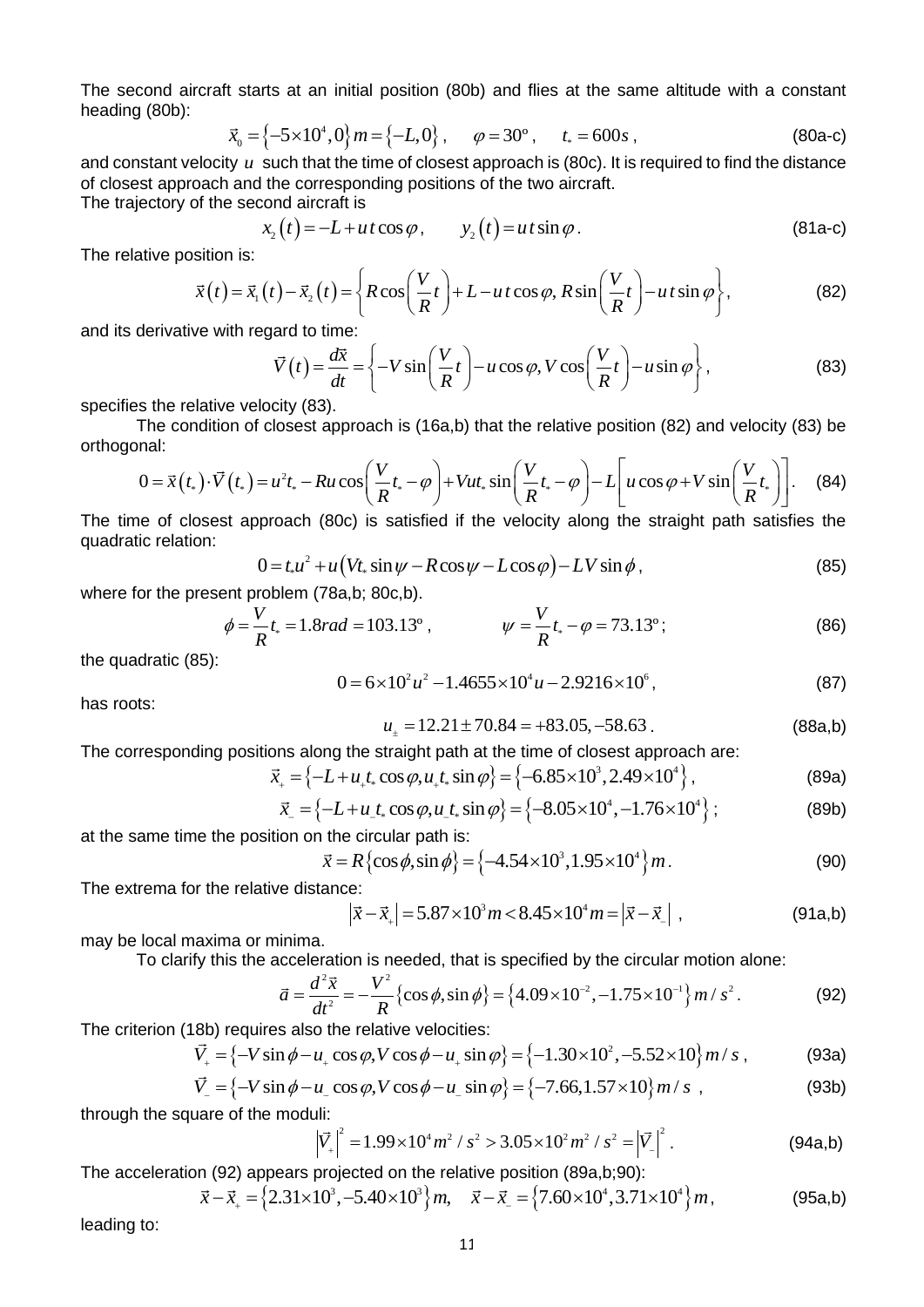$$
\vec{a} \cdot (\vec{x} - \vec{x}_+) = 1.04 \times 10^3 m^2 / s^2 \; ; \quad \vec{a} \cdot (\vec{x} - \vec{x}_-) = -3.38 \times 10^3 m^2 / s^2 \; . \tag{96a,b}
$$

The criterion (18b):

$$
a \cdot (x - x_{+}) = 1.04 \times 10 \, \text{m/s} \, ; \quad a \cdot (x - x_{-}) = -3.58 \times 10 \, \text{m/s} \, . \tag{96a,b}
$$
\n
$$
\left| \vec{V}_{+} \right|^{2} + \left( \vec{x} - \vec{x}_{+} \right) \cdot \vec{a} = 2.094 \times 10^{4} \, \text{m}^{2} / \, s^{2} > 0 > -3.075 \times 10^{3} \, \text{m}^{2} / \, s^{2}, \tag{97a,b}
$$

shows that the first solution that has positive velocity corresponds to the closest approach and is both a local and a global minimum for the relative distance. The second solution that has negative velocity is a local maximum of the relative distance; it is not an absolute maximum because the latter corresponds to infinite distance.

#### **4. Discussion**

The problem of conflict avoidance between two vehicles involves, besides a safe separation distance chosen 'a priori', 4 vectors, namely the initial position vectors  $(\vec{x}_{10},\vec{x}_{20})$  and constant velocity vectors

 $\left(\vec{v_{\text{i}}},\vec{v_{\text{2}}}\right)$  of each vehicle, leading to  $4\!\times\!2\!=\!8$  components in two dimensions and  $4\!\times\!3\!=\!12$  components

in three dimensions. Since a conflict is concerned with relative motion, it might be expected that only four variables would be relevant, namely the relative initial position (9a) and the constant relative velocity (9b). It is remarkable that the distance of closest approach (33) and hence the safety criterion involve only two combinations of these four variables: (i) initial distance (not the direction); (ii) the angle of the relative velocity with the relative initial position (not the modulus of the relative velocity). Thus, a conflict can be avoided by: (a) steering only one vehicle, so that the condition (36) is met, with no need to change the modulus of the velocity; (b) alternatively the heading may retained, and conflict avoidance is implemented by increasing the velocity to race ahead, or slowing down or reversing the motion to fall behind. Less simple combinations are to change the heading and velocity of one or both vehicles. For example, a conflict between aircraft can be resolved changing speed (acceleration or deceleration) or heading or climb or descend rate for one or both aircraft. The present method applies to all these cases and combinations thereof.

Besides (i) the initial relative distance and (ii) angle of the relative initial position with the relative velocity, the (iii) modulus of the relative velocity also appears in the time of closest approach (28b) = (37b). The condition of conflict avoidance between two vehicles thus requires that one of them be steered out of a dangerous angular sector for which a collision would occur. In the case of several vehicles a conflict can be avoided if the dangerous angular sectors for each vehicle do not cover all directions of straight travel. If all directions of straight travel lead to conflicts then curved trajectories must be considered. The cases of conflict between vehicles with non-uniform velocity along curved paths is addressed by the first theorem, of which the second is a particular case. The minimum distance between two curves occurs at a point with common normal (Figure 6); this would be the distance of closest approach only if the two vehicles would be at these points at the same time. In that case the relative velocity, that is tangential, would be orthogonal to the relative position, that is along the normal (16a,b); if the curves have opposite curvatures, it would also be locally the point of closest approach (19a,b). However, in general the vehicles following the two paths will pass by nearest points at different times (Figure 2) and the distance of closest approach will be larger than the minimum distance between the two curves.

In all cases of uniform or non-uniform motion along straight or curved paths it remains true that an extremum of the relative distance (16a) will correspond to a relative velocity orthogonal to the relative position (16b) and that extremum will be the minimum separation distance if the relative acceleration (19a) meets the condition (19b) that may be interpreted as stating that the total acceleration, including the centripetal acceleration, must cause the vehicles to move away from each other. The latter two conditions (16a,b) and (19a,b) are necessary and sufficient to determine the distance of closest approach and apply the criterion of minimum safe separation distance for two vehicles or vehicles with arbitrary trajectories and velocities along them. The minimum is a local minimum for curved trajectories with non-uniform velocity, and an absolute minimum for straight trajectories with uniform velocity. In the latter case of straight trajectories with constant velocity (Figure 4) the maximum distance is infinity after an infinite time, and there are no local maxima. In the case of non-uniform motion along curved paths there can exist local minima  $\,_{\scriptscriptstyle\rm F_n}$  of the relative distance (Figure 3) as well as maxima F<sub>\*</sub>. The objective of maximizing the relative distance corresponds to: (i) relative position orthogonal to the relative velocity, as for any extremum; (ii) the local acceleration must overcome the centripetal acceleration to increase the distance. Thus, the dotted path in Figure 1 would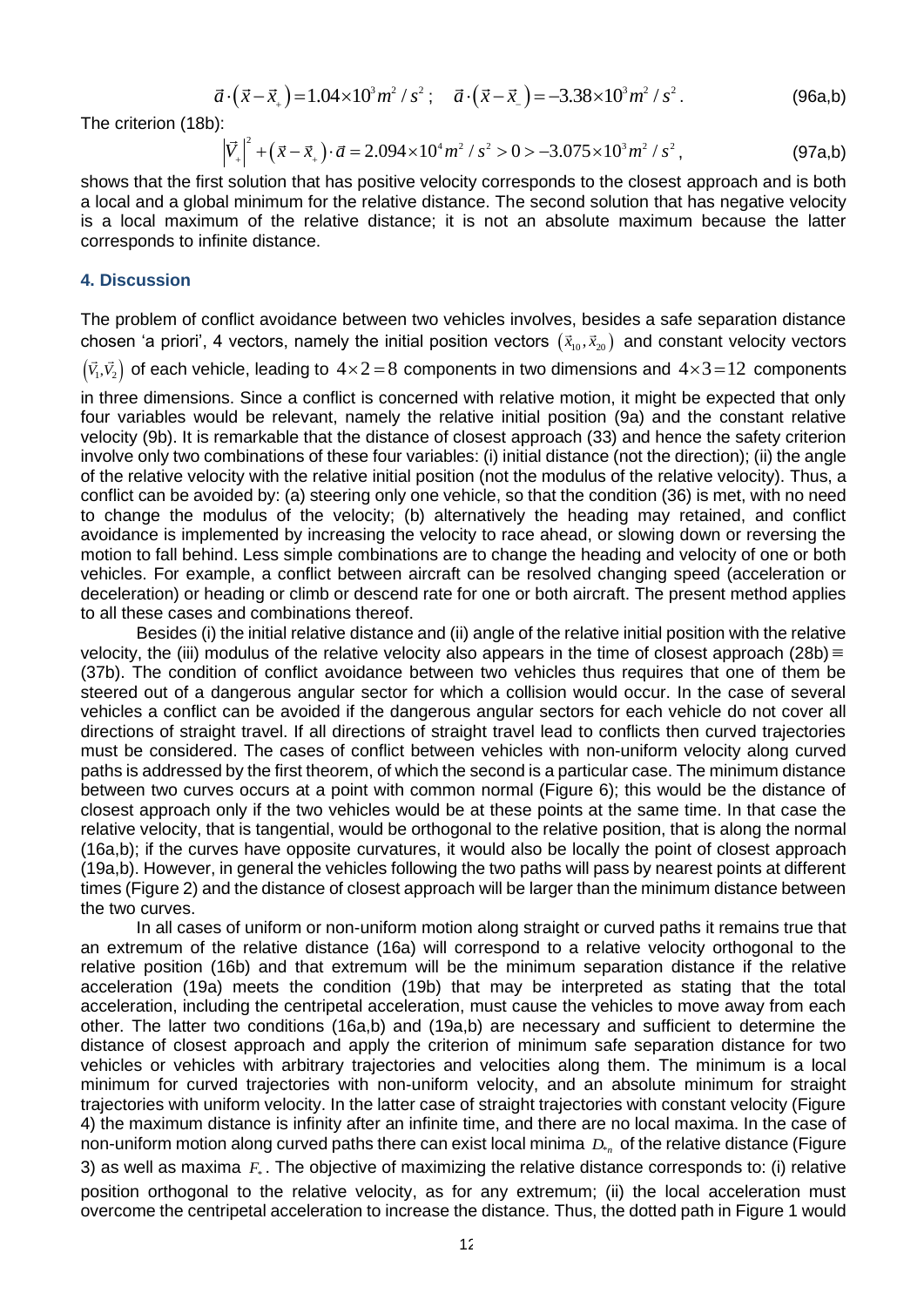correspond to a local maximum of the relative distance whereas the solid curve would correspond to a local minimum.

## **5. Conclusion**

The conflict detection and resolution (CDR) requires that the trajectories of two vehicles always lead to a relative distance not less than the safe separation distance (SSD). This can be ensured if the distance of closest approach (DCA) is not less than the SSD. The DCA has been calculated for two arbitrary trajectories, generally curved and with accelerated motion: in this case there can exist several local minima of the relative distance between two vehicles and the DCA is the smallest of them. In the case of two vehicles with constant velocity the rectilinear trajectories lead to one time of closest approach; the maximum distance is unbounded for large time. The preceding results apply to any type of vehicle (car, ship, aircraft) and to motion in two or three dimensions. They are illustrated by 2 examples with constant velocities: (i) conflict avoidance between two ships changing the modulus of the velocity of one of them; (ii) conflict avoidance between two aircraft changing the climb rate of one of them. A third example involves one straight and one curved trajectory and requires one velocity to be chosen to achieve a time of closest chosen "a priori".

### **Acknowledgement**

This work was supported by FCT (Foundation for Science and Technology), through IDMEC (Institute of Mechanical Engineering), under LAETA, project UIDB/50022/2020.

### **Contact Author Email Address**

[jmgmarques@uevora.pt](mailto:jmgmarques@uevora.pt) [luis.campos@tecnico.ulisboa.pt](mailto:luis.campos@tecnico.ulisboa.pt)

### **Copyright Statement**

The authors confirm that they, and/or their company or organization, hold copyright on all of the original material included in this paper. The authors also confirm that they have obtained permission, from the copyright holder of any third party material included in this paper, to publish it as part of their paper. The authors confirm that they give permission, or have obtained permission from the copyright holder of this paper, for the publication and distribution of this paper as part of the ICAS proceedings or as individual off-prints from

### **References**

- [1] Kuchar, J.K, and L. C. Yang, L.C. "A review of conflict detection and resolution modeling methods," *IEEE Transactions on Intelligent Transportation Systems*, vol. 4 , no. 1, pp. 179-189, 2000.
- [2] Jansson, J. Collision Avoidance Theory with Application to Automotive Collision Mitigation. Linköping University, Sweden, 2005.
- [3] Campos, L.M.B.C. and Marques, J.M.G. "On the Combination of the Gamma and Generalized Error Distribution With Application to Aircraft Flight Path Deviation," *Communications in Statistics-Theory and Methods*, vol. 33, no. 10, pp. 2307-2332, 2004.
- [4] McLaughlin, S.B., Hankey, J.M., and Dingus, T.A. "A method for evaluating collision avoidance systems using naturalistic driving data," *Accident Analysis and Prevention*, vol. 40, pp. 8–16.
- [5] Tang, A. and Yip, A. "Collision avoidance timing analysis of DSRC-based vehicles," *Accident Analysis and Prevention*, vol. 42, pp. 182–195, 2010.
- [6] McPhail, S., Furlong, M., and Pebody, M. "Low-Altitude Terrain following and Collision Avoidance in a Flight-Class Autonomous Underwater Vehicle," *Proceedings of the Institution of Mechanical Engineers, Part M: Journal of Engineering for the Maritime Environment*, vol. 224, no. 4, pp. 279- 292, 2010.
- [7] Lušić, Z. and Čoric, M. "Models for Estimating the Potential Number of Ship Collisions," *Journal of Navigation*, vol. 68, no. 4, pp. 735-749, 2015.
- [8] Reich, P.G. "Analysis of Long-range Air Traffic Systems: Separation Standards," *Journal of Navigation*, vol. 19, pp. 88-98, pp. 169-186, pp. 331-347, 1966.
- [9] Campos, L.M.B.C. "On the probability of Collision Between Aircraft with Dissimilar Position Errors," *Journal of Aircraft*, vol.38, pp. 593-599, 2001.
- [10] Bousson, K. "Model predictive control approach to global air collision avoidance," *Aircraft Engineering and*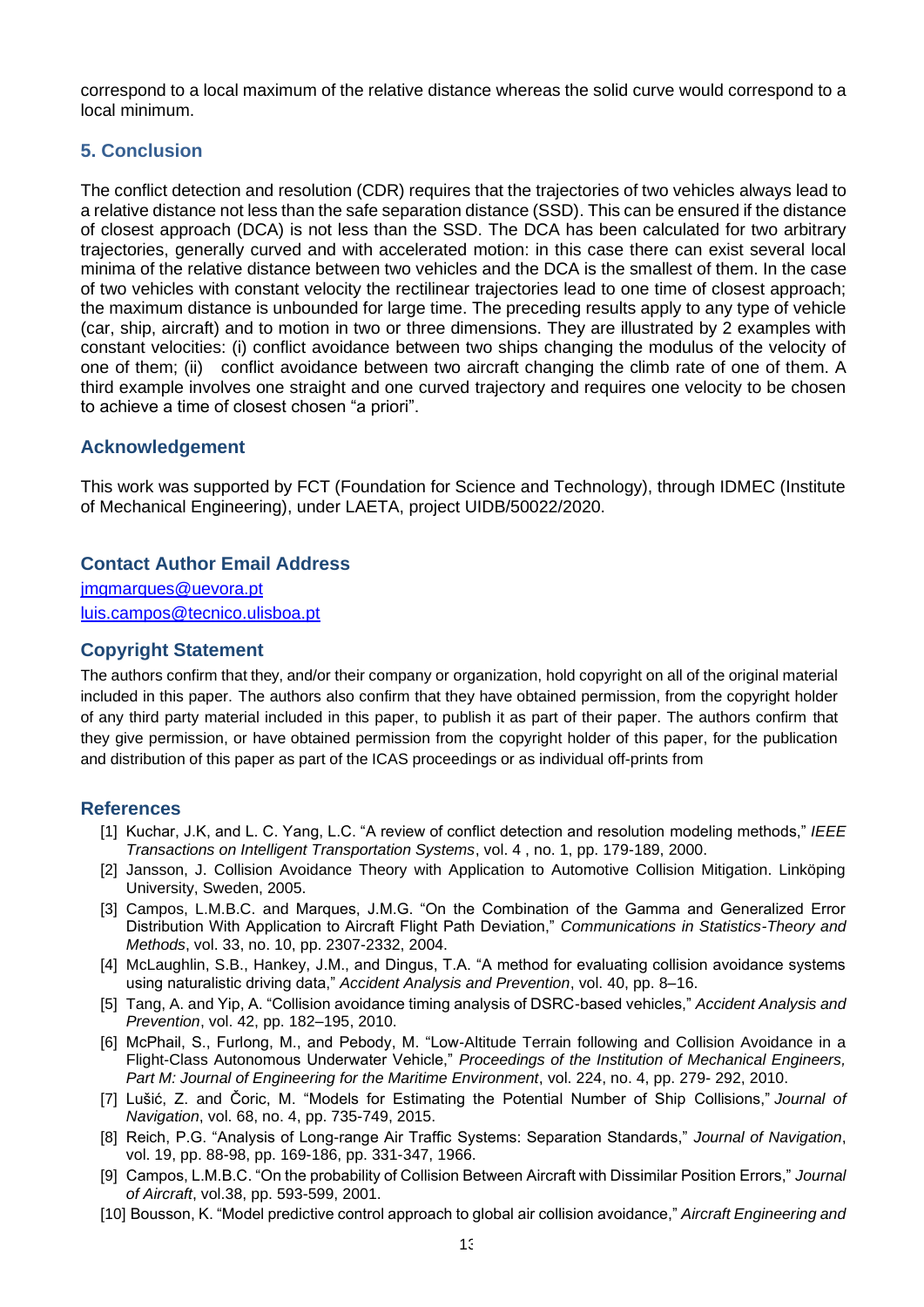*Aerospace Technology*, vol.80, no. 6, pp. 605-612, 2008.

- [11] Shortle, J.F., Zhang, Y. and Wang, J. "Statistical Characteristics of Aircraft Arrival Tracks," *Journal of the Transportation Research Board*, vol. 2177, pp. 98-104, 2010.
- [12] Vismari, L.F. and Júnior, J.B.C. "A Safety Assessment Methodology Applied to CNS/ATM-Based Air Traffic Control System," *Reliability Engineering & System Safety*, vol. 96, pp. 727-738, 2011.
- [13] Narkawicz, A., Muñoz, C., Herencia-Zapana, H. and Hagen, G. "*Formal verification of lateral and temporal safety buffers for state-based conflict detection," Proceedings of the Institution of Mechanical Engineers, Part G: Journal of Aerospace Engineering*, vol. 227, no. 9, pp. 1412-1424, 2012.
- [14] Hu, J., Prandini, M. and Sastry, S. "Aircraft Conflict Prediction in the Presence of a Spatially Correlated Wind Field", *IEEE Transactions on Intelligent Transportation Systems*, vol. 6 , no. 3, pp. 326-340, 2005.
- [15] Visintini, A.L., Glover, W., Lygeros, J. and Maciejowski, J. "Monte Carlo Optimization for Conflict Resolution in Air Traffic Control", *IEEE Transactions on Intelligent Transportation Systems*, vol. 7, no. 4, pp. 470-482, 2006.
- [16] Emami, H. and Derakhshan, F. "A New Method for Conflict Detection and Resolution in Air Traffic Management," Association for the Advancement of Artificial Intelligence. Report Ws-12-12, pp. 37-40, 2012.
- [17] Campos, L.M.B.C. and Marques, J.M.G. "On Safety Metrics Related to Aircraft Separation", *Journal of Navigation*, vol. 55, pp. 39-63, 2002.
- [18] Campos, L.M.B.C. and Marques, J.M.G. "On the Probability of Collision Between Climbing and Descending Aircraft," Journal of Aircraft, vol. 44, no. 2, pp. 550-557, 2007.
- [19] Campos, L.M.B.C. & Marques, J.M.G. "On the Probability of Collision for Crossing Aircraft", *Aircraft Engineering Aerospace Technology*, vol. 83, no. 5, pp. 306-314, 2011.
- [20] Campos, L.M.B.C. and Marques, J.M.G. "On a dimensionless alternative to the ICAO target level of safety", *Proceedings of the Institution of Mechanical Engineers, Part G: Journal of Aerospace Engineering*, vol. 230, no. 9, pp. 1548 – 1557, 2016.
- [21] J. K. Archibald, S. Member, J. C. Hill, N. A. Jepsen, W. C. Stirling, and R. L. Frost, "A Satisficing Approach to Aircraft Conflict Resolution," *IEEE Transactions On Systems, Man, And Cybernetics–Part C: Applications And Reviews*, vol. 38, no. 4, pp. 510–521, 2008.
- [22] Emami, H. and Derakhshan, F. "An overview on conflict detection and resolution methods in air traffic management using multi agent systems", 16<sup>th</sup> CSI International Symposium on Artificial Intelligence and Signal Processing (AISP), IEEE, 2012.
- [23] Emami, H. and Derakhshan, F. Multi-agent based solution for free flight conflict detection and resolution using particle swarm optimization algorithm, *U.P.B. Sci. Bull., Series C,* vol. 76, no. 3, 2014.
- [24] Rui Sun, Fei Xie, Dabin Xue, Yucheng Zhang, and Washington Yotto Ochieng. A Novel Rear-End Collision Detection Algorithm Based on GNSS Fusion and ANFIS, *Journal of Advanced Transportation,* vol. 2017, 10 pages, 2017.
- [25] Volker Lücken , Nils Voss, Julien Schreier, Thomas Baag, Michael Gehring, Matthias Raschen, Christian Lanius, Rainer Leupers, and Gerd Ascheid. Density-Based Statistical Clustering: Enabling Sidefire Ultrasonic Traffic Sensing in Smart Cities, *Journal of Advanced Transportation,* vol. 2018, 15 pages, 2018.
- [26] Haijian Bai, Jianfeng Shen, Liyang Wei, and Zhongxiang Feng. Accelerated Lane-Changing Trajectory Planning of Automated Vehicles with Vehicle-to-Vehicle Collaboration, *Journal of Advanced Transportation,* vol. 2017, 11 pages, 2017.
- [27] Mark Mario Morando, Qingyun Tian, Long T. Truong , and Hai L. Vu. Studying the Safety Impact of Autonomous Vehicles Using Simulation-Based Surrogate Safety Measures, *Journal of Advanced Transportation,* vol. 2018, 11 pages, 2018.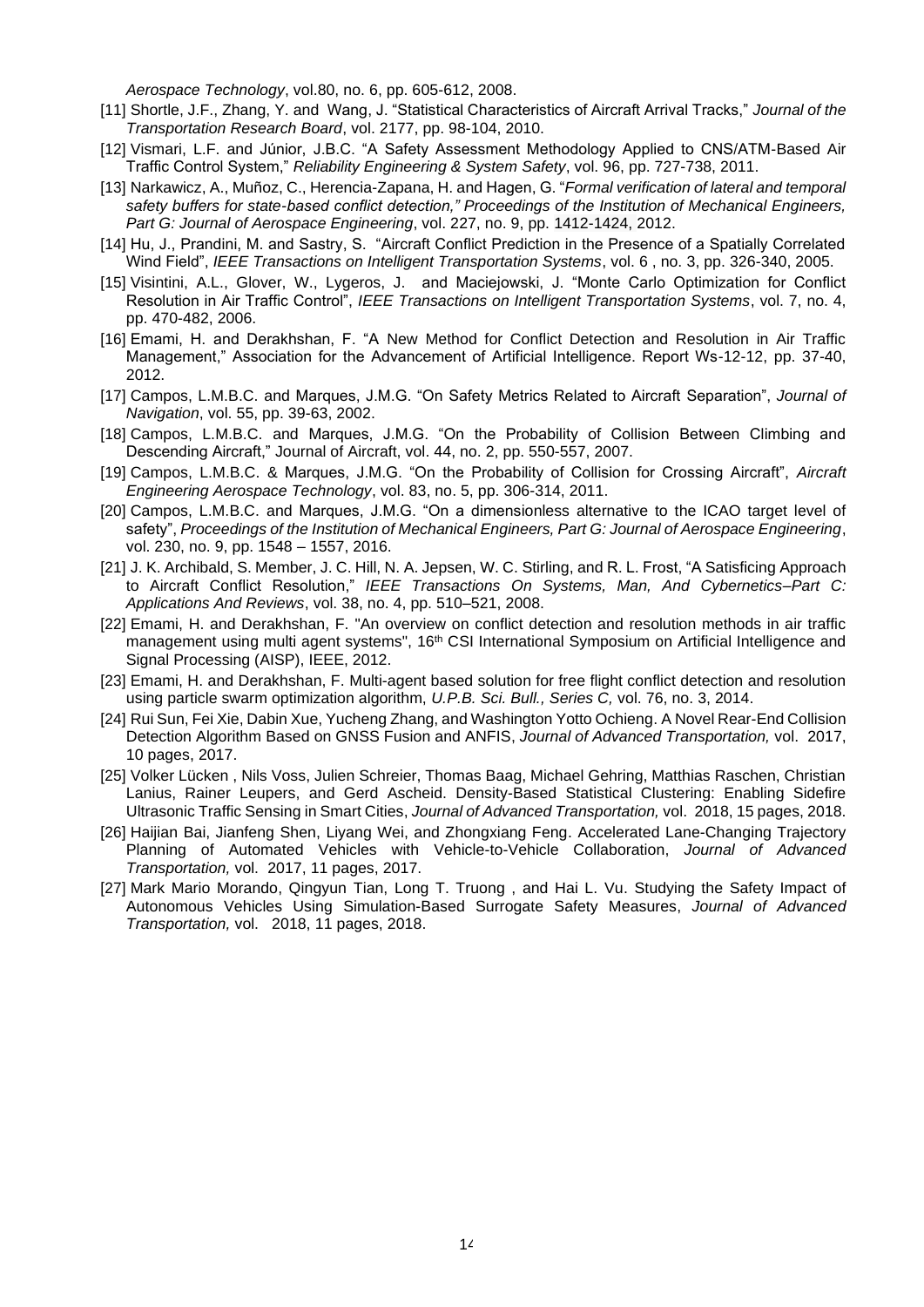

**Figure 1** - Two vehicles move along trajectories specified by the position vectors  $\vec{x}_{_1}(t)$  and  $\vec{x}_{_2}(t)$  as a function of time, so that the relative position is  $\vec{x} = \vec{x}_1 - \vec{x}_2$ . The trajectories may be curved and described in non-uniform motion so that the velocities are functions of time  $\mathit{V}_{_{1}}(t)$  and  $\mathit{V}_{_{2}}(t)$  as also the relative velocity  $\vec{V} \equiv \vec{V}_1 - \vec{V}_2$ . The time of closest approach  $t_*$  corresponds to relative position  $\vec{x}$ orthogonal  $\vec{x} \perp \vec{V}$  to the relative velocity  $\vec{V}$  , that is their inner product is zero  $\vec{x} \cdot \vec{V} = 0$  . The dotted line refers to a trajectory of the second vehicle also leading to an extremum of the relative distance, but a maximum rather than a minimum.



**Figure 2** - The shortest distance *E* between two curves or paths is along the common normal. This would the distance of closest approach *D* along the two trajectories only if the two vehicles were at the closest positions  $\left(P_1,P_2\right)$  at different times  $\,t\neq t_{_1},$  so their distances  $\left(D_1,D_2\right)$  are larger than  $E$ .



**Figure 3** – For vehicles moving along curved trajectories there may exist several times  $t_{*n}$  of closest approach  $D_{*_n}$ , corresponding to local minima of the relative distance, that usually exceeds the minimum distances  $E_{n}$  . The distance of closest approach is then the smallest of all local minima  $D_{*_{n}}$ . There are also local maxima  $F_{\scriptscriptstyle n}$  indicated by dotted lines.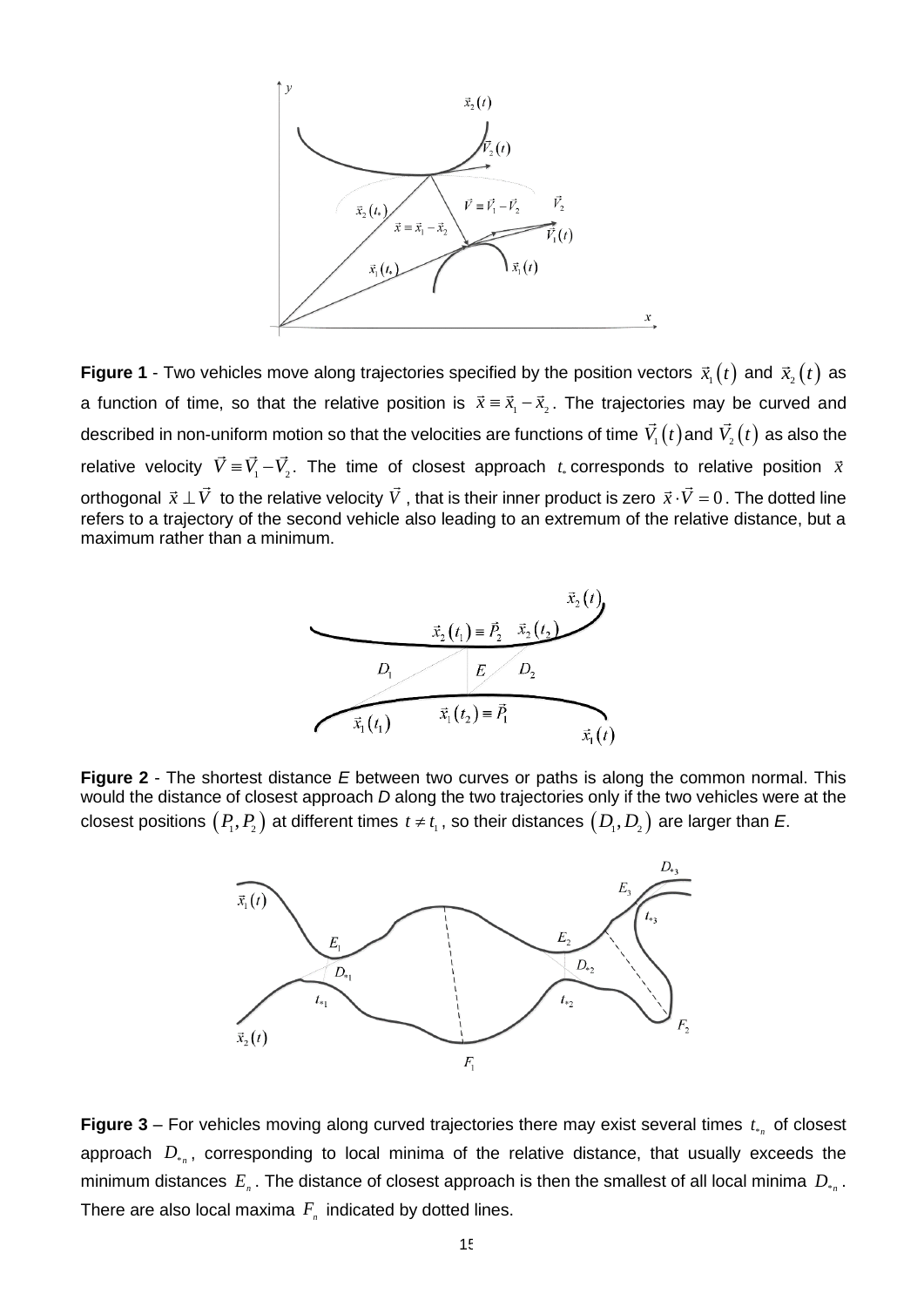

**Figure 4** – The distance of closest approach  $D_m$  is a unique minimum in the case of constant velocities when the trajectories are straight lines described in uniform motion. The distance of closest approach in this case is calculated most simply by choosing a Cartesian reference frame with the velocity of the second vehicle, so that it stays at the origin  $\vec{x}_{_2}(t) \! = \! 0$  for all time. The OX axis is taken through the initial position  $\vec{x}_{_{10}}$  of the first vehicle, at a distance  $|\vec{x}_{_{10}}|$ . The trajectory of the first vehicle is a straight line in the direction of the relative velocity making an angle  $\alpha$  with the x – axis. The distance of the closest approach is thus (33). The distance covered by the first vehicle is (37a), and since it travels at the relative velocity  $\left| V \right|$  the time of closest approach is the ratio (37b).



**Figure 5** – For vehicles moving with constant velocities  $\left(V_1,V_2\right)$  if the relative velocity  $\vec{V}\equiv\vec{V}_1-\vec{V}_2$  makes an obtuse angle  $\vec{x}_0\cdot\vec{V} < 0$  with the relative  $\vec{x}_0 = \vec{x}_{10} - \vec{x}_{20}$  initial positions then (case a) the trajectories converge, and the time of closest approach is in the future  $t_* \geq 0$  . If the relative velocity  $V$  makes an acute angle  $\vec{x}_0\cdot\vec{V} > 0$  with the relative initial position  $\vec{x}_0$ , the trajectories diverge, and the closest